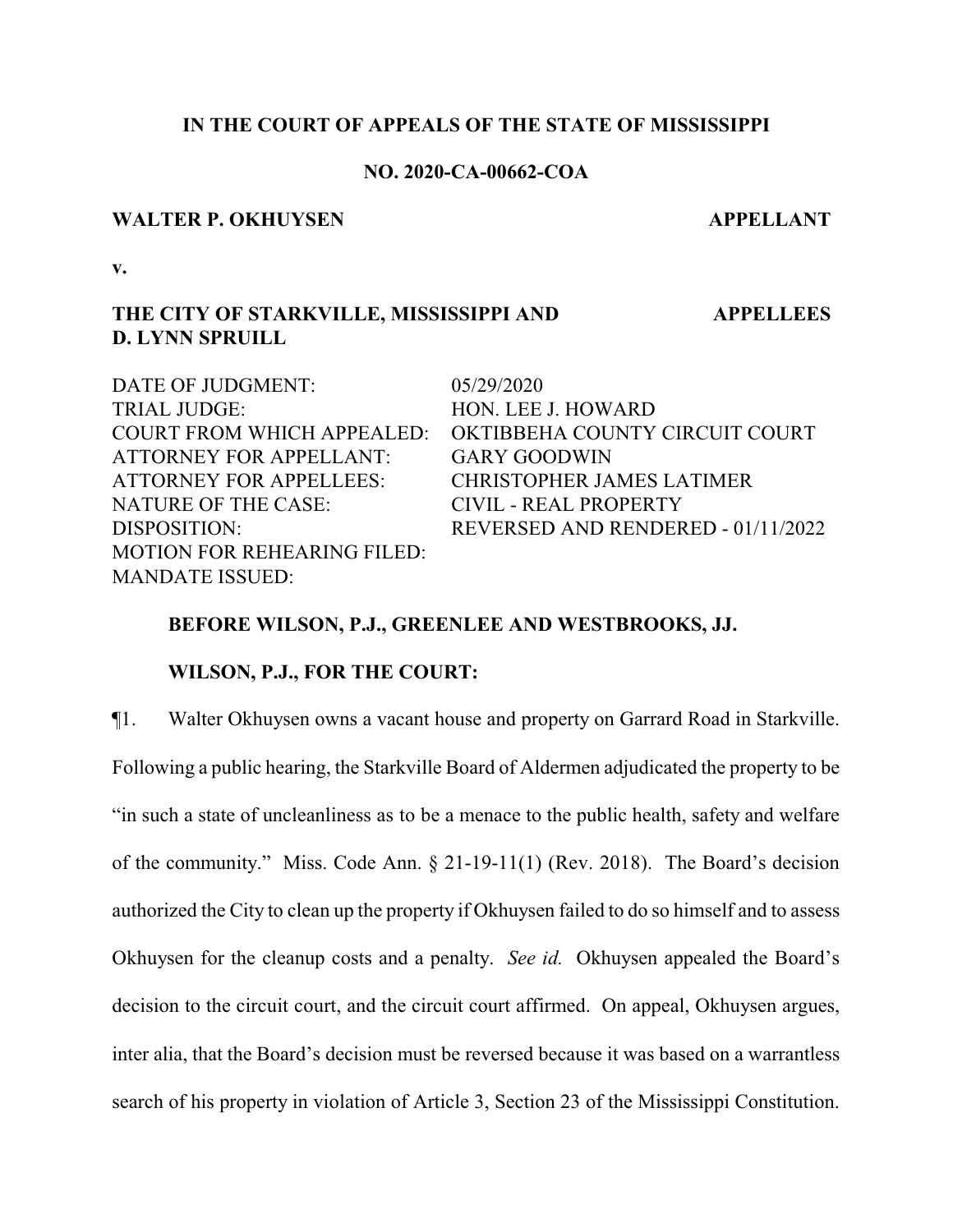For the reasons discussed below, we agree that the City's warrantless search of the property was unconstitutional and that the Board's decision must be set aside. Accordingly, we reverse and render the judgment of the circuit court and the Board's adjudication that the property is a public menace.

## **FACTS AND PROCEDURAL HISTORY**

¶2. In January 2019, Jeff Lyles, a code enforcement officer for the City of Starkville, went onto Okhuysen's vacant property on Garrard Road in Starkville without Okhuysen's permission and without a warrant. Lyles was investigating possible Code violations and took photographs of alleged Code violations. The photos show an abandoned truck and various other debris, junk, scrap materials, and construction materials scattered around the house and throughout a wooded area on the property. The photos also show overgrown vegetation around the house and the surrounding wooded area.

¶3. The City subsequently sent Okhuysen a letter notifying him in general terms that his property was in violation of section 94-27(d) of the City Code.<sup>1</sup> The letter stated that

 $<sup>1</sup>$  Section 94-27(d) provides:</sup>

(d) *Accumulations of refuse; noxious vegetation; unlawful dumping.* The existence of excessive accumulation or untended growth of weeds, undergrowth or other dead, or living plant life; or stagnant water, rubbish, garbage, refuse, debris, trash, including but not limited to household furnishings, and all other objectionable, unsightly or unsanitary matter upon any lot, tract, parcel of land, or the streets adjacent to the land, within the city be it uncovered or under open shelter, to the extent and in the manner that such lot, tract or parcel of land is or may reasonably become infested or inhabited by rodents, vermin or wild animals, or may furnish a breeding place for mosquitoes, or threatens or endangers the public health, safety or welfare, or may reasonably cause disease, or adversely affect and impair the economic welfare of adjacent property, or any other objectionable, unsightly substance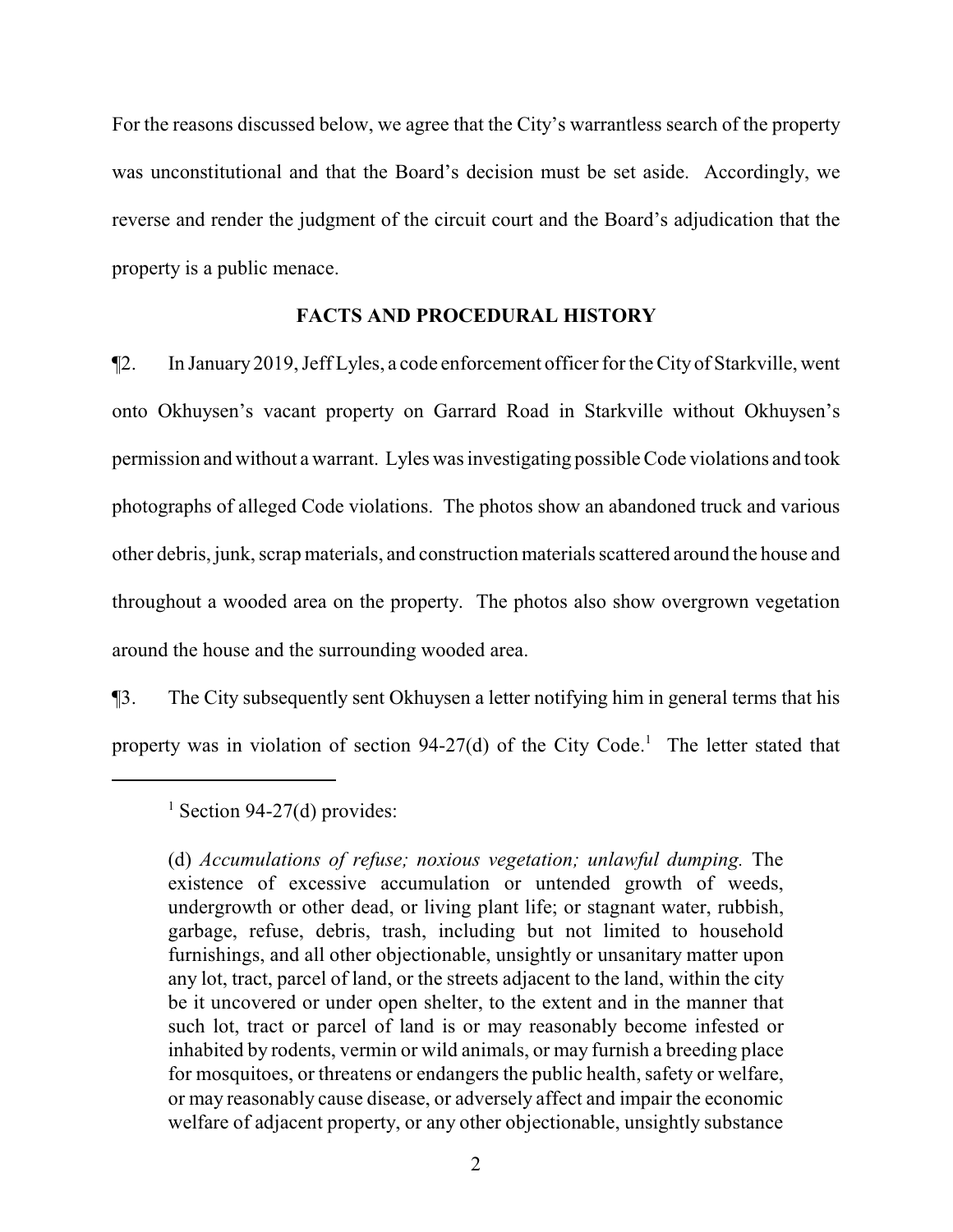Okhuysen had ten days to bring the property into compliance with the CityCode and warned that a failure to do so could result in a summons to appear in municipal court and fines, penalties, and other assessments.

¶4. In March 2019, Lyles, in his official capacity, filed a complaint against Okhuysen in municipal court. The complaint alleged that Okhuysen had unlawfully and willfully violated section 94-27(d). The complaint quoted section 94-27(d) at length (*see supra* note 1) but made no specific allegations. In June 2019, Lyles filed an amended complaint, adding a charge that Okhuysen had unlawfully and willfully violated chapter 54, article IV of the City Code, which, subject to certain exceptions, makes it unlawful and a misdemeanor to keep a "junked vehicle" on real property within the city limits. In August 2019, following a trial, the municipal judge found Okhuysen guilty of ordinance violations and fined him \$1,000.

or material tending by its existence and/or accumulation to endanger or adversely affect the health, safety, lives and/or welfare of the citizens of the city, is hereby prohibited and declared to be a public nuisance and unlawful.

It shall be unlawful for any person to cause or permit junk, scrap metal, scrap lumber, wastepaper products, discarded building materials, or any abandoned parts, machinery or machinery parts, garbage, trash or other waste materials to be in or upon any yard, garden, lawn, outbuildings or premises owned, rented, leased or otherwise occupied by him/her in the city unless in connection with a business enterprise lawfully situated and licensed for the same.

It shall be unlawful for the owners or occupants of any land or premises in the city to permit the excessive growth of weeds and other noxious plants on the land.

It shall be unlawful for any person to cause or permit dumping of refuse, waste, trash or garbage on abandoned or vacant property anywhere in the city unless the site has been posted by the city as an approved dump site.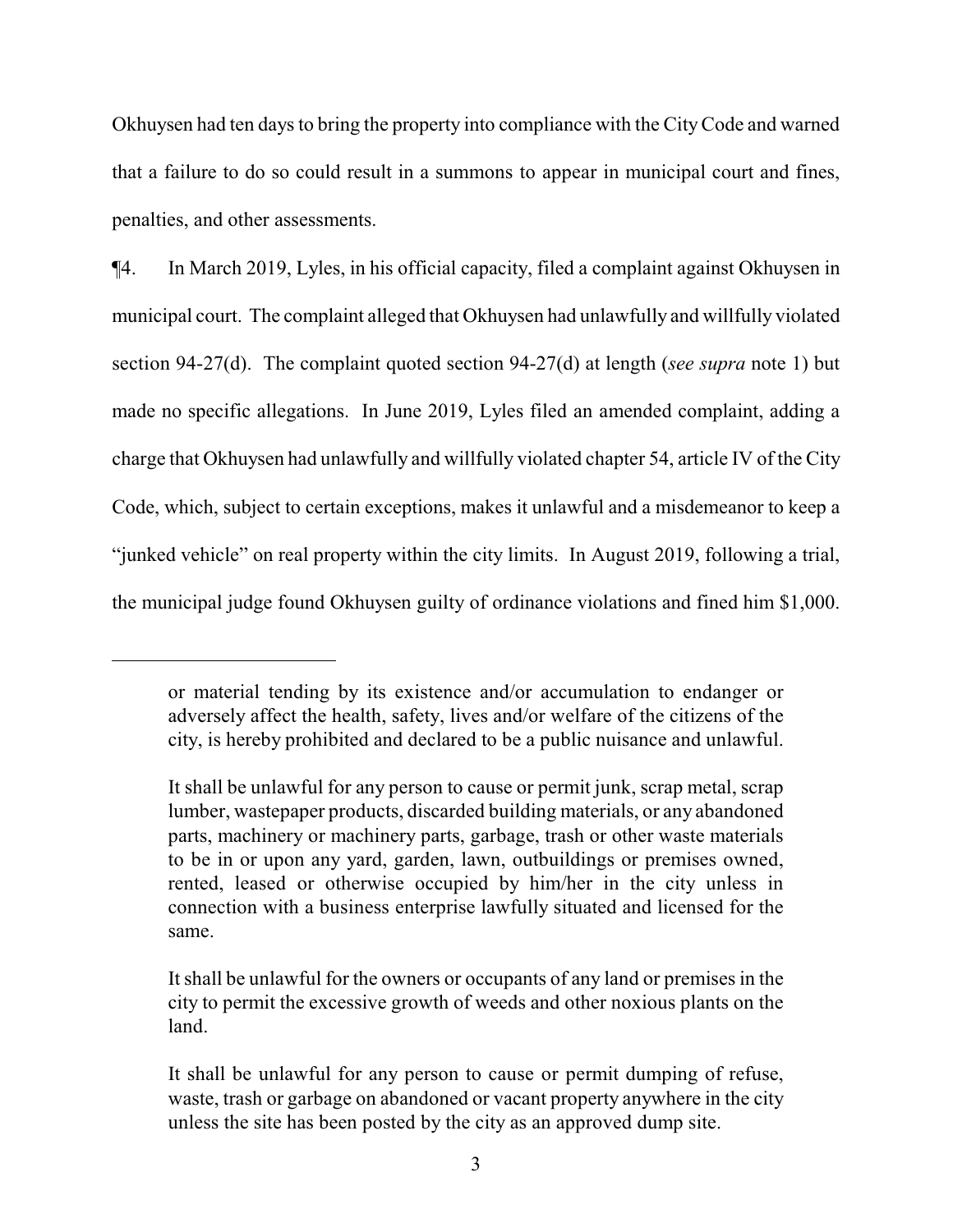Okhuysen appealed his conviction to circuit court.

¶5. After Okhuysen appealed his conviction, the City sent hima new letter, again alleging in general terms that his property was in violation of section 94-27(d) of the CityCode. This letter again stated that Okhuysen had ten days to bring the property into compliance with the Code and warned that a failure to do so could result in a summons to appear in municipal court and fines, penalties, and other assessments. The letter was largely identical to the letter that the City sent Okhuysen in January 2019 but added the following: "also, subject for 21- 19-11 of the City's Code of Ordinances." This addition was actually an inaccurate reference to Mississippi Code Annotated section 21-19-11(1), which authorizes a municipal governing authority to hold a hearing and adjudicate a property "to be a menace to the public health, safety and welfare of the community." Under the statute, if the property is deemed a public menace, and "if the owner does not [clean the land] himself," then the city "shall proceed to clean the land, by the use of municipal employees or by contract." *Id.* Thereafter, the city may "adjudicate the actual cost of cleaning the property and may also impose a penalty not to exceed [\$1,500] or fifty percent . . . of the actual cost, whichever is more." *Id.* "The cost and any penalty may become a civil debt against the property owner, and/or, at the option of the governing authority, an assessment against the property." *Id.*

¶6. On September 6, 2019, Okhuysen's attorney wrote to the City requesting a detailed list of the issues that needed to be remedied. He asserted that without such detail, Okhuysen could only "guess" as to the alleged violations of the CityCode. On September 11, 2019, the City's Community Development Director, Simon Kim, responded with a letter that included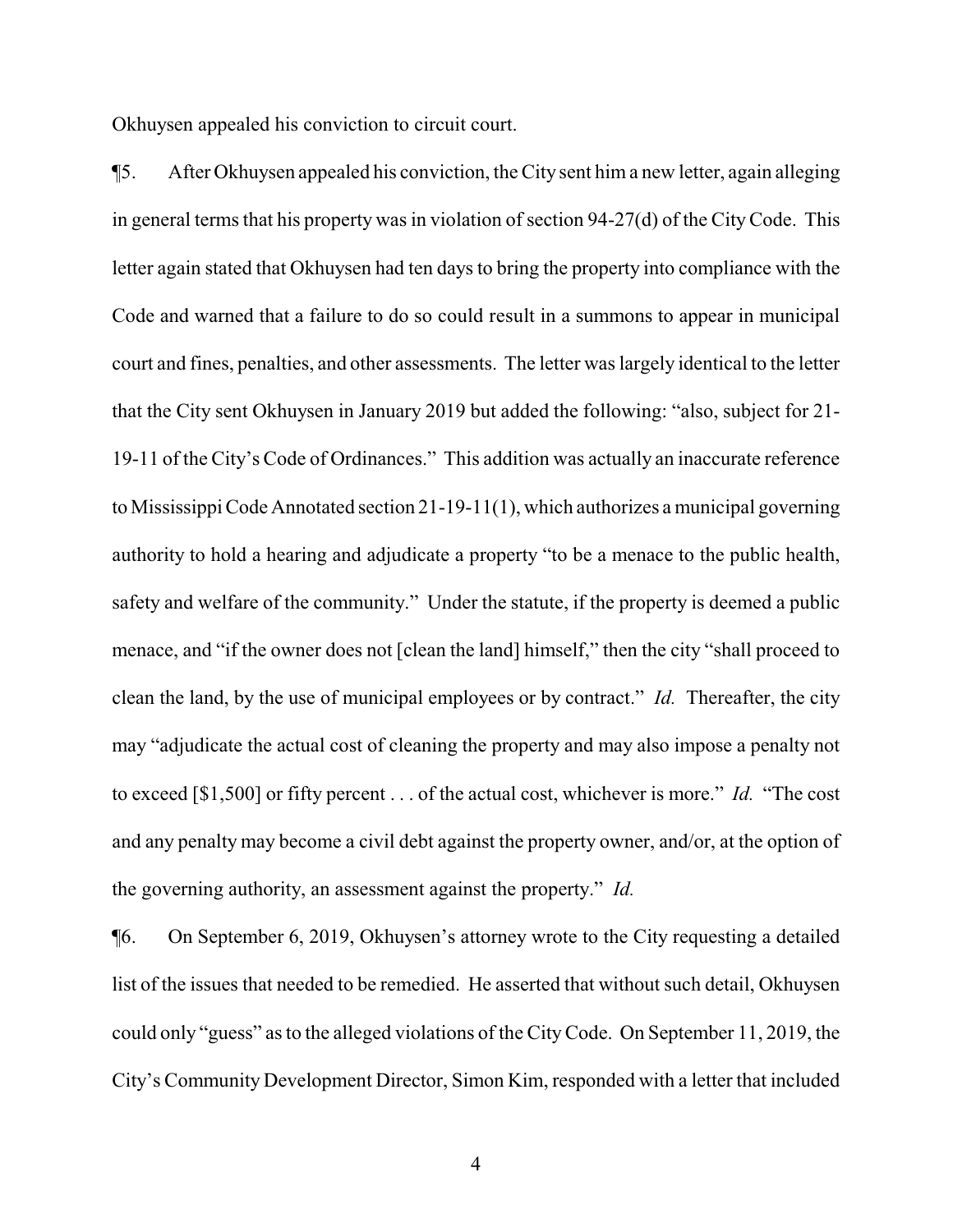a series of photographs depicting the alleged violations. These included photos of an abandoned truck and other debris, junk, scrap materials, and construction materials scattered throughout the yard. The letter also included photos of poison ivy and what Kim perceived to be "excessive growth of weeds and other noxious plants on the land." The letter also stated that the property was "infested with chiggers, mosquitoes, and other harmful insects." In a footnote the letter stated, "This property may be a subject for [Mississippi Code Annotated section] 21-19-11. However, the City is not intending to utilize this instrument at this time through this letter."

¶7. At the October 1, 2019 meeting of the City's Board of Aldermen, Kim recommended that the Board set a public hearing under section 21-19-11 to determine whether Okhuysen's propertywas a public menace. The Board adopted Kim's recommendation and set the matter for a public hearing before the Board on November 5, 2019. The City posted notice of the hearing at the subject property and at City Hall and sent notice to Okhuysen and his attorney by certified mail.

¶8. Okhuysen and his attorney appeared at the November 5 meeting of the Board of Aldermen. Kim presented the photos included in his letter to Okhuysen and summarized the alleged Code violations. Kim stated that he believed that the property was a public menace under section 21-19-11.

¶9. Okhuysen's attorney reported that the truck on the property had been repaired and would be moved soon. He also argued that the City had never described the alleged Code violations or the conditions constituting a public menace with sufficient specificity. He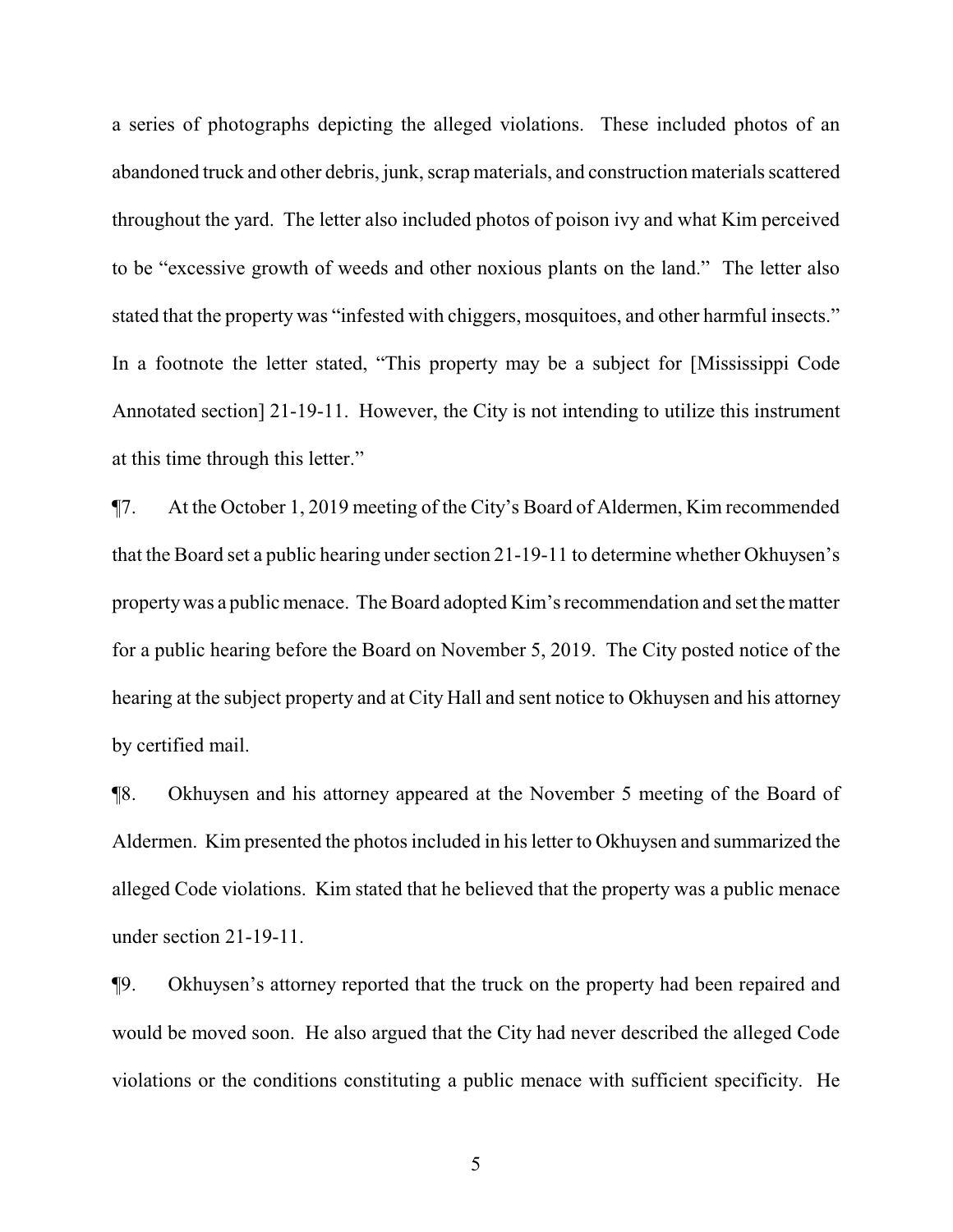stated that despite multiple requests, the City had never given Okhuysen a list of specific actions that needed to be taken to clean up the property. Finally, Okhuysen's attorney argued that Lyles, the code enforcement officer, had violated Article 3, Section 23 of the Mississippi Constitution by trespassing and inspecting the property without a warrant. He argued that "the Mississippi Supreme Court has always said [Section] 23 protects all of your property, not just your house [and] not just your curtilage of your house either." One of the aldermen asked the city attorney whether Lyles lawfully went onto Okhuysen's property. The city attorney stated that in his opinion, Lyles had authority to go onto Okhuysen's property under section 54-107 of the City Code, which states that "the building official or his designees may enter upon private property" to examine vehicles for the purpose of enforcing the Code provisions deeming "junked vehicles" a "public nuisance."

¶10. The Board voted six-to-one to declare the property a menace to the public health, safety, and welfare of the community under section 21-19-11. The Board further directed Kim to give Okhuysen "an additional list specifically defining and enumerating the action[s] the City" would require Okhuysen to take to clean up the property. The Board ordered that Okhuysen would have "until January 5, 2020, to clean the property consistent with the list or the City [would] take steps to clean the property consistent with [section] 21-19-11."

¶11. The following day, Kim sent a letter to Okhuysen. This letter included the same photos and was largely identical to the September 6 letter. However, for each photo and alleged violation, Kim added an instruction to Okhuysen to remove the subject material or vegetation from the property.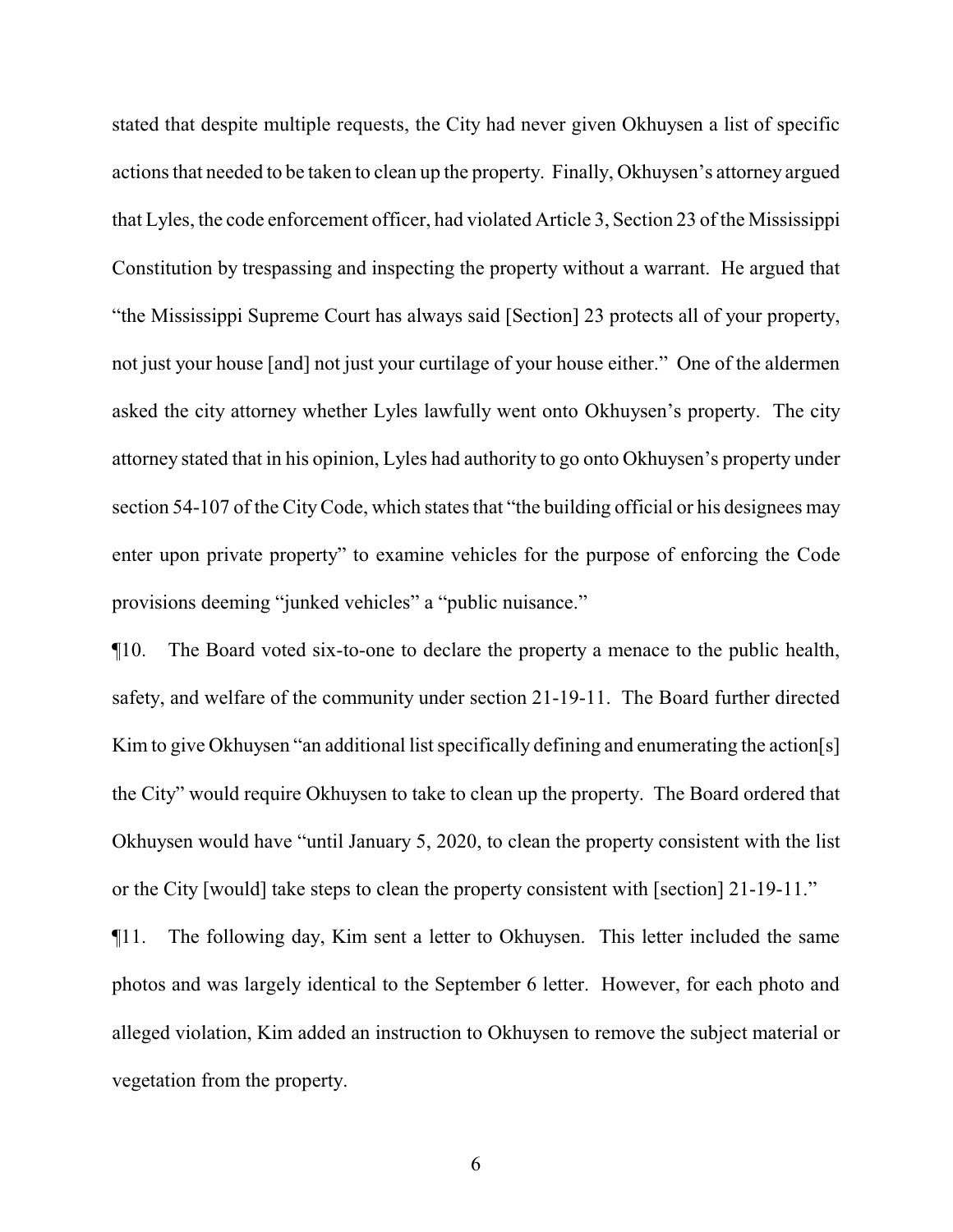¶12. On November 15, 2019, Okhuysen filed a notice of appeal of the Board's decision in the Oktibbeha County Circuit Court. On appeal in the circuit court, Okhuysen argued that the City violated his right to due process of law by failing to provide sufficient pre-hearing notice of the conditions that allegedly made his property a public menace; that the City violated Article 3, Section 23 of the Mississippi Constitution by trespassing on his property and searching his propertywithout his consent and without a warrant; and that the City failed to prove that his property was a public menace under section 21-19-11.

¶13. The circuit court affirmed the Board's decision. The court held that the City complied with the statutory notice requirements and gave Okhuysen sufficient notice of the conditions that made his property a public menace. In addition, the court held that Lyles did not trespass on Okhuysen's property because the City Code authorized him to go onto the property for purposes of inspection and enforcement. Finally, the court held that the Board's decision was supported by substantial evidence and was not arbitrary or capricious. Okhuysen appealed the circuit court's decision, and his appeal was assigned to this Court.

## **ANALYSIS**

¶14. A decision of a municipal governing authority will be reversed if the decision is not supported by substantial evidence, if the decision is arbitrary or capricious, or if the governing authority exceeded its powers or violated a party's constitutional or statutory rights. *Falco Lime Inc. v. Mayor & Aldermen of City of Vicksburg*, 836 So. 2d 711, 721 (¶42) (Miss. 2002). We review issues of law de novo. *Baymeadows LLC v. City of Ridgeland*, 131 So. 3d 1156, 1159 (¶10) (Miss. 2014).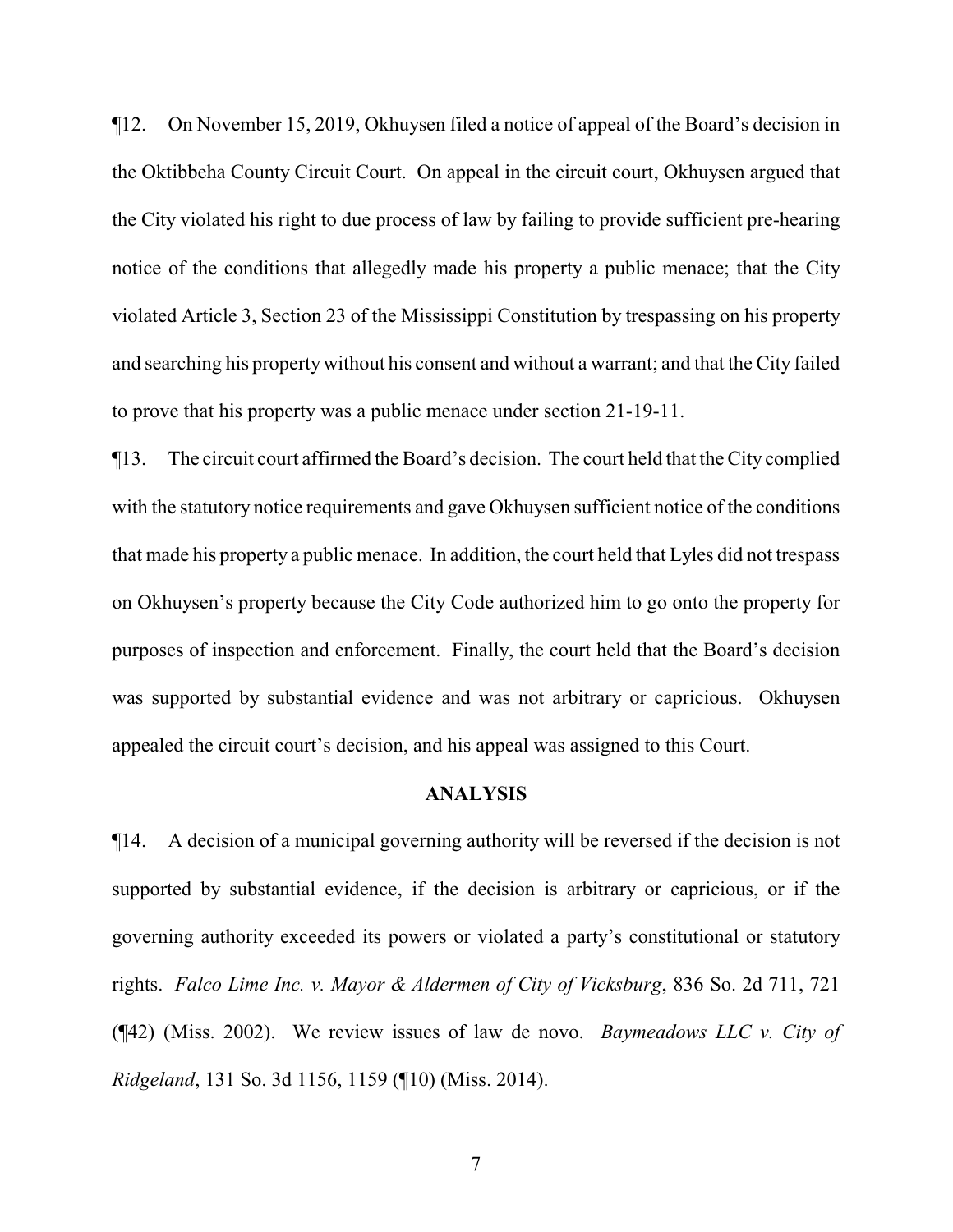¶15. On appeal, Okhuysen argues that the Board's adjudication of his property as a public menace must be set aside because it was based on evidence obtained in violation of Article 3, Section 23 of the Mississippi Constitution. He argues that Lyles's entry upon and inspection of the property without a warrant or consent violated Section 23. Okhuysen also argues that the Board violated his right to due process of law by not giving him sufficient notice of the conditions that allegedly made his property a public menace, by denying him a "meaningful hearing," and by relying on "un-noticed and/or inapplicable" municipal ordinances as the basis for its adjudication. Finally, he argues that the City failed to prove that his property was a public menace under Mississippi Code Annotated section 21-19-11. For the reasons discussed below, we agree with Okhuysen that the Board's decision must be set aside because it was based on evidence obtained in violation of Section 23 of the Constitution. Because the Board's decision must be reversed for that reason, it is unnecessary to address Okhuysen's remaining issues.

# **I. Article 3, Section 23 of the Mississippi Constitution protects all land owned by the person searched.**

¶16. Section 23 of the Mississippi Constitution provides,

The people shall be secure in their persons, houses, and possessions, from unreasonable seizure or search; and no warrant shall be issued without probable cause, supported by oath or affirmation, specially designating the place to be searched and the person or thing to be seized.

Miss. Const. art. 3, § 23. Our Supreme Court has held that the protection afforded by Section 23 "is somewhat broader than" the Fourth Amendment to the United States Constitution because Section 23 protects all of the people's "possessions," not just their "papers" and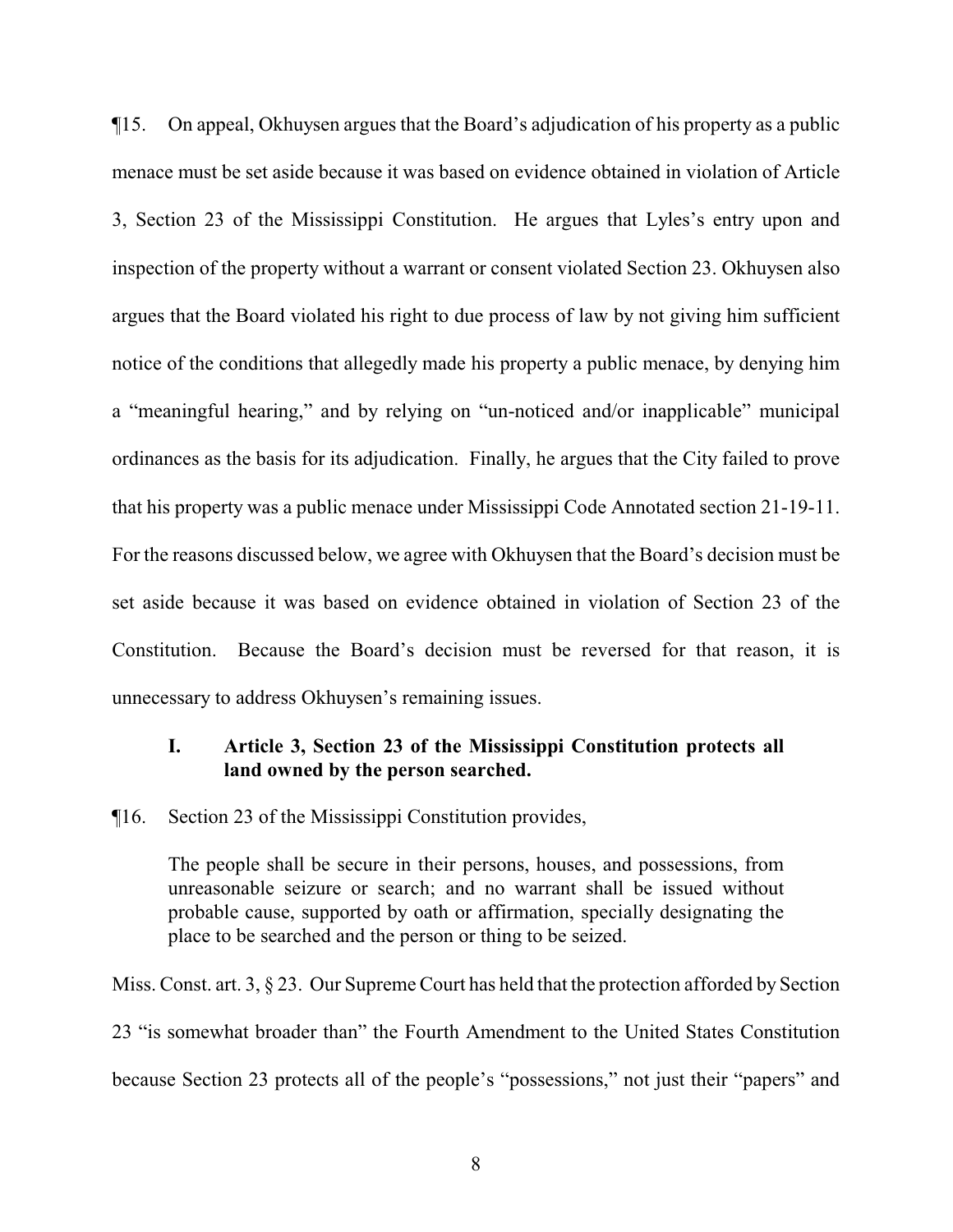"effects." *Falkner v. State*, 134 Miss. 253, 257, 261, 98 So. 691, 692-93 (1924). "The term 'possessions' is a very comprehensive term, and includes practically everything which may be owned, and over which a person may exercise control." *Id.* at 257, 98 So. at 692. Thus, in *Falkner*, the Court held that a warrantless search of a wooded area about 300 yards from the landowner's residence violated the landowner's rights under Section 23. *Id.* at 256, 262, 98 So. at 691, 693.

¶17. The Court reached a similar conclusion in *Davidson v. State*, 240 So. 2d 463, 463-64 (Miss. 1970). In *Davidson*, a game warden "noticed a tractor parked by an old abandoned house on land belonging to defendant." *Id.* at 463. The game warden went onto the defendant's property to inspect the tractor's serial number and later determined that the tractor was stolen. *Id.* at 463-64. After the defendant was tried and convicted of receiving stolen property, the Supreme Court reversed and rendered the conviction and held that the game warden's search was "illegal" and violated Section 23 because the game warden "committed a trespass when he went upon the [defendant's] lands." *Id.* at 464; *see also Isaacks v. State*, 350 So. 2d 1340, 1341-45 (Miss. 1977) (holding that officers violated Section 23 by searching an open field approximately one-half mile from the defendant's residence without a valid search warrant).

¶18. In *Arnett v. State*, 532 So. 2d 1003 (Miss. 1988), the Court recognized that the United States Supreme Court had held that the protections of the Fourth Amendment are "not extended to the open fields," i.e., areas of a property outside the home and its curtilage.<sup>2</sup> Id.

<sup>&</sup>lt;sup>2</sup> "The curtilage of a dwelling is a space necessary and convenient, habitually used for family purposes and for the carrying on of domestic employment; it is the yard, garden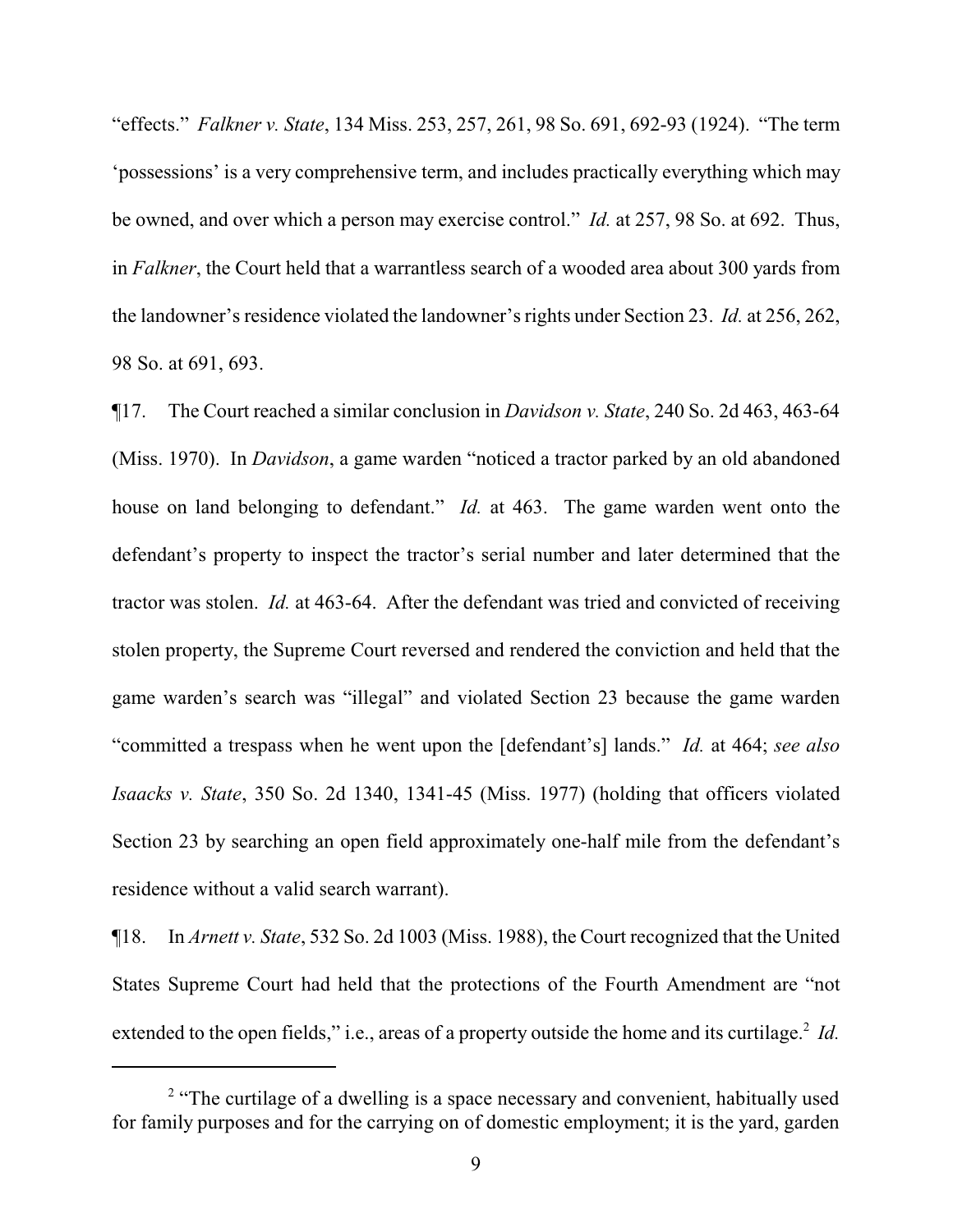at 1009 (quoting *Hester v. United States*, 265 U.S. 57, 59 (1924)). The United States Supreme Court has reasoned that the Fourth Amendment protects "the people in their 'persons, houses, papers, and effects,'" and that the law has long recognized a "distinction between" a person's "house" and surrounding "open fields." *Oliver v. United States*, 466 U.S. 170, 176 (1984) (quoting *Hester*, 265 U.S. at 59). In addition, the United States Supreme Court has concluded that "open fields" are not "'effects' within the meaning of the Fourth Amendment." *Id.* The Court reasoned that "the term 'effects' is less inclusive than 'property'" and that "[t]he Framers would have understood the term 'effects' to be limited to personal, rather than real, property." *Id.* at 177 & n.7. The Court also reasoned that a person has no "reasonable expectation of privacy" in an open field. *Id.* at 177-81.

¶19. In *Arnett*, after discussing the United States Supreme Court's interpretation of the Fourth Amendment, the Mississippi Supreme Court explained that it had interpreted Section 23 of the Mississippi Constitution to provide greater protections. *Arnett*, 532 So. 2d at 1010. The Court had held that Section 23's protections "applied to *all* the land owned by the person searched, and thus far never made any 'open fields' or 'expectation of privacy' distinction." *Id.* at 1010 (emphasis added) (citing *Isaaks*, 350 So. 2d 1340; *Davidson*, 240 So. 2d 1463; *Helton v. State*, 136 Miss. 622, 101 So. 701 (1924)). The Court emphasized that what was

or field which is near to and used in connection with the dwelling." *Id.* at 1008 (brackets omitted) (quoting 68 Am. Jur. 2d *Searches and Seizures* § 20 (1973)); *see also United States v. Dunn*, 480 U.S. 294, 301 (1987) (stating that courts generally should consider "four factors" to determine whether an area is within the curtilage of a home: "the proximity of the area claimed to be curtilage to the home, whether the area is included within an enclosure surrounding the home, the nature of the uses to which the area is put, and the steps taken by the resident to protect the area from observation by people passing by").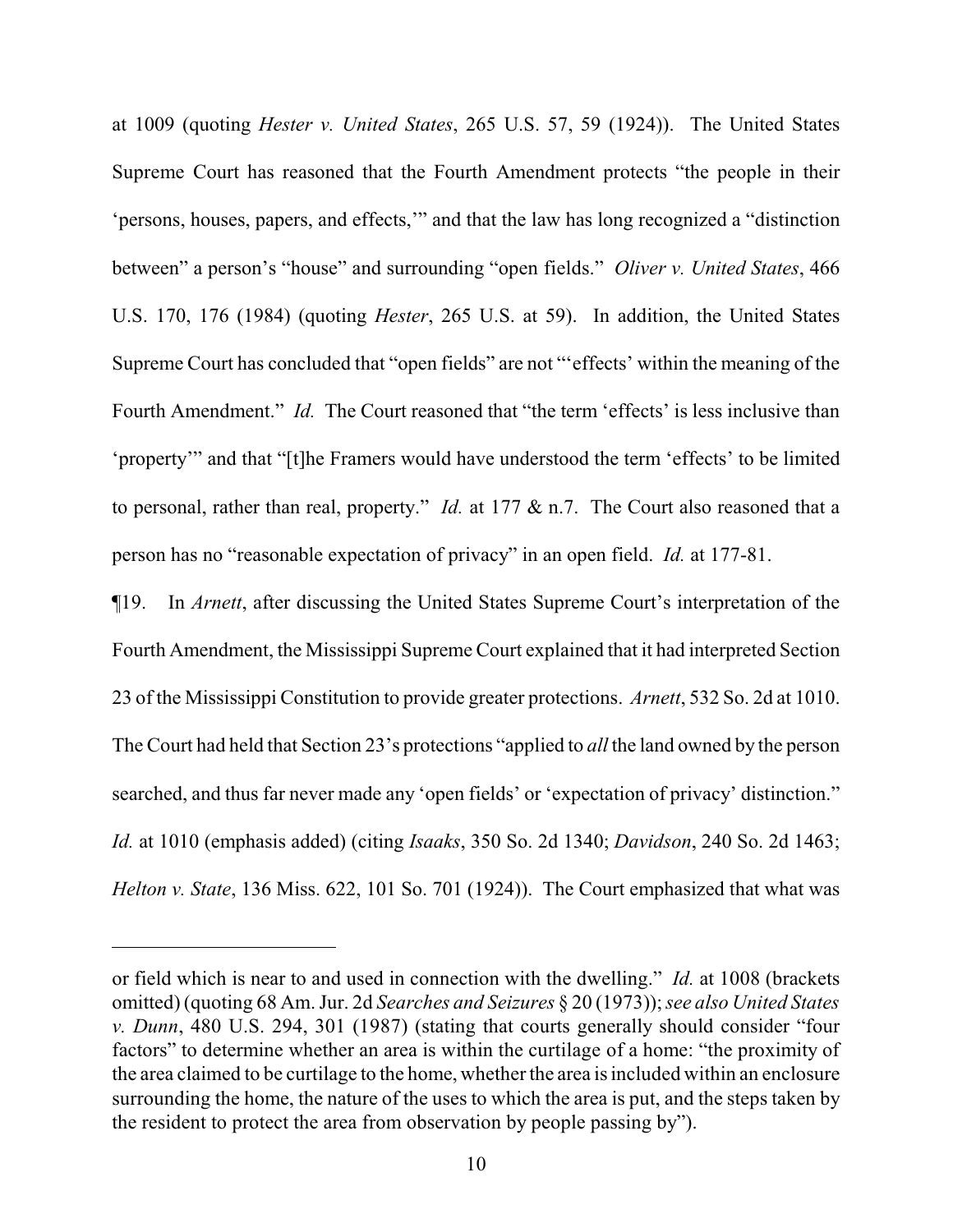"significan[t]" in *Davidson* was that the game warden "had committed a 'trespass' in going on the lands of the defendant," not whether the defendant had a "reasonable expectation of privacy" in the particular place where the stolen tractor was parked. *Id.* The Court also noted "the slight difference in wording" between the Fourth Amendment, which uses the phrase "persons, houses, papers, and effects," and Section 23 of our Constitution, which refers more broadly to "persons, houses, and *possessions*." *Id.* at 1010 n.1. After making these points, our Supreme Court stated that it would "reserve further examination of the validity of searches without the curtilage of the home under [Section] 23 of our state Constitution to the case presenting such necessity." *Id.* at 1010.<sup>3</sup>

¶20. Ten years later, the Court addressed a warrantless search of an area outside the curtilage of a home. *Jordan v. State*, 728 So. 2d 1088, 1095-96 (¶¶27-35) (Miss. 1998). In *Jordan*, the defendant (Jordan) filed a motion to suppress evidence found in a wooded area approximately 100 feet from a trailer in which he had been living for two weeks. *Id.* at 1095 (¶27). Jordan did not own the trailer or the property on which the evidence was found, but he argued that wooded area was within the "curtilage of the trailer" and that he "possessed a Fourth Amendment expectation of privacy in the trailer [and its curtilage] due to his status as a guest." *Id.* at 1095 (¶27) & n.1. However, the trial court "found the wooded area behind

<sup>&</sup>lt;sup>3</sup> In *Arnett*, narcotics officers obtained a search warrant for the defendant's residence "and the curtilage of the residence." *Id.* at 1005. When they executed the warrant, they found 600 pounds of marijuana in a "storm shed" near the defendant's residence. *Id.* at 1006. The defendant argued that the shed was not covered by the warrant because it was outside "the curtilage of the residence." *Id.* However, the Supreme Court held that the shed was within the curtilage of the residence and, hence, covered by the search warrant. *Id.* at 1009. Accordingly, it was unnecessary for the Court to determine whether a search of the shed would have been valid without a warrant. *Id.* at 1010.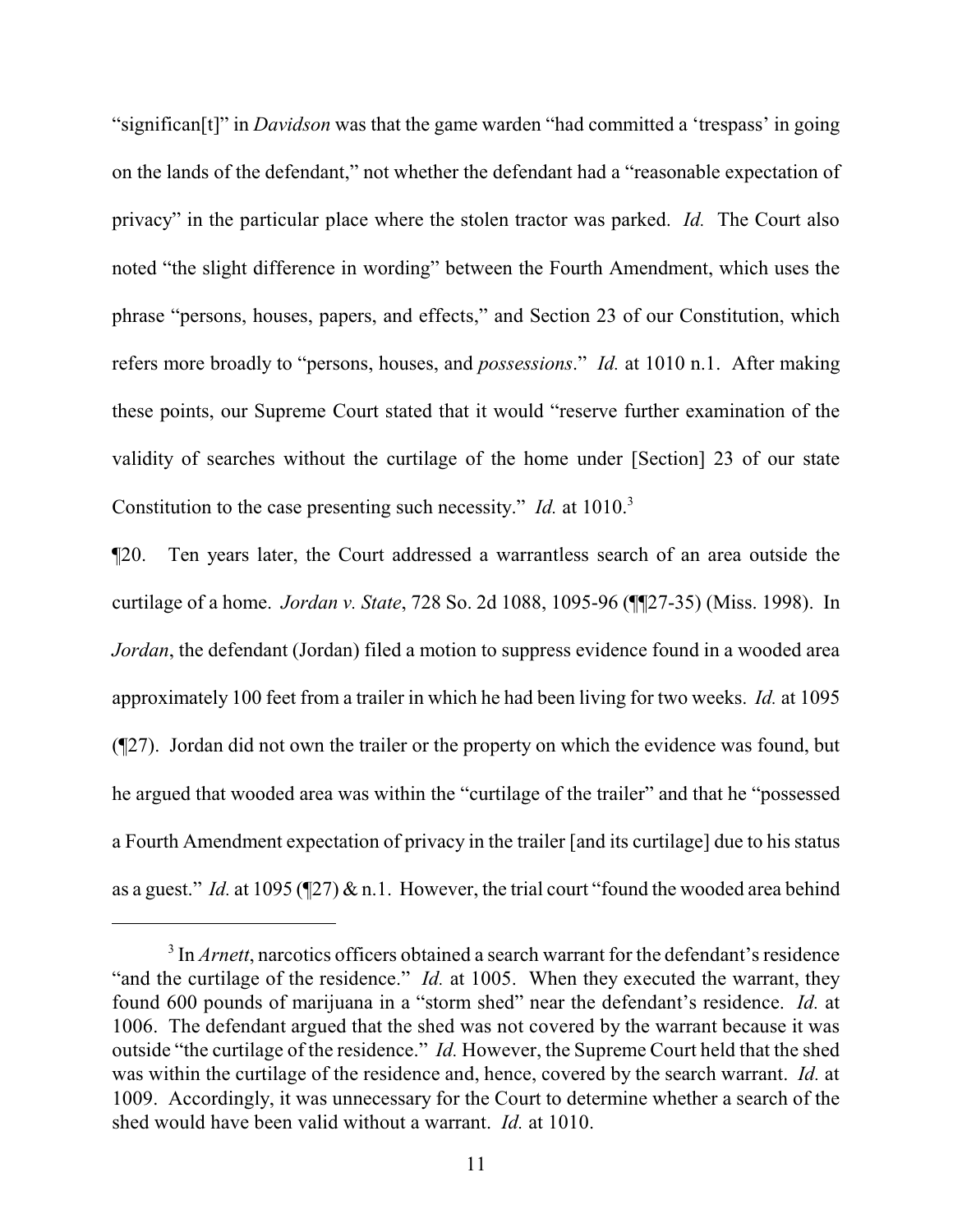the trailer was not part of the curtilage of the trailer and Jordan had no standing to contest the search of the area." *Id.* at 1095 (¶27). Our Supreme Court agreed with the trial court and affirmed. *Id.* at 1095-96 (¶¶27, 35).

¶21. It was necessary for Jordan to show that the area in question was within the curtilage of the trailer because he was a mere guest and did not own the property. *See id.* at 1095 n.1. As a guest, he had an expectation of privacy in the trailer and its curtilage and, hence, standing to object to a search of the curtilage. *Id.* However, Jordan had no standing to object to a search of other areas of the property because, under established Mississippi Supreme Court precedent, "a defendant cannot complain of a trespass on the premises of another." *Corry v. State*, 710 So. 2d 853, 855-56 (¶9) (Miss. 1998); *accord, e.g.*, *Craft v. State*, 254 Miss. 413, 418-19, 181 So. 2d 140, 142 (1965).

¶22. Similarly, in *Tullos v. State*, 287 So. 3d 1014 (Miss. Ct. App. 2019), the defendant (Tullos) challenged a search that had occurred "in a field" on his grandmother's property. *Id.* at 1015-16 ( $\mathbb{I}$  2-5). Because Tullos did not own the field, he had to show that he had a "reasonable" or "legitimate expectation of privacy" in the place where the search occurred. *Id.* at 1017-18 ( $\P$ [13, 15). This Court held that Tullos had no such expectation of privacy in an open field owned by his grandmother. *Id.* at 1018-19 (¶¶15-18).

¶23. This case is distinguishable from *Arnett* and *Tullos* because Okhuysen owns the subject property. This distinction is critical because Section 23 protects "*all* the land owned by the person searched." *Arnett*, 532 So. 2d at 1010 (emphasis added). Section 23 makes no exception for "open fields." *Id.* Moreover, the "validity of [a] search" under Section 23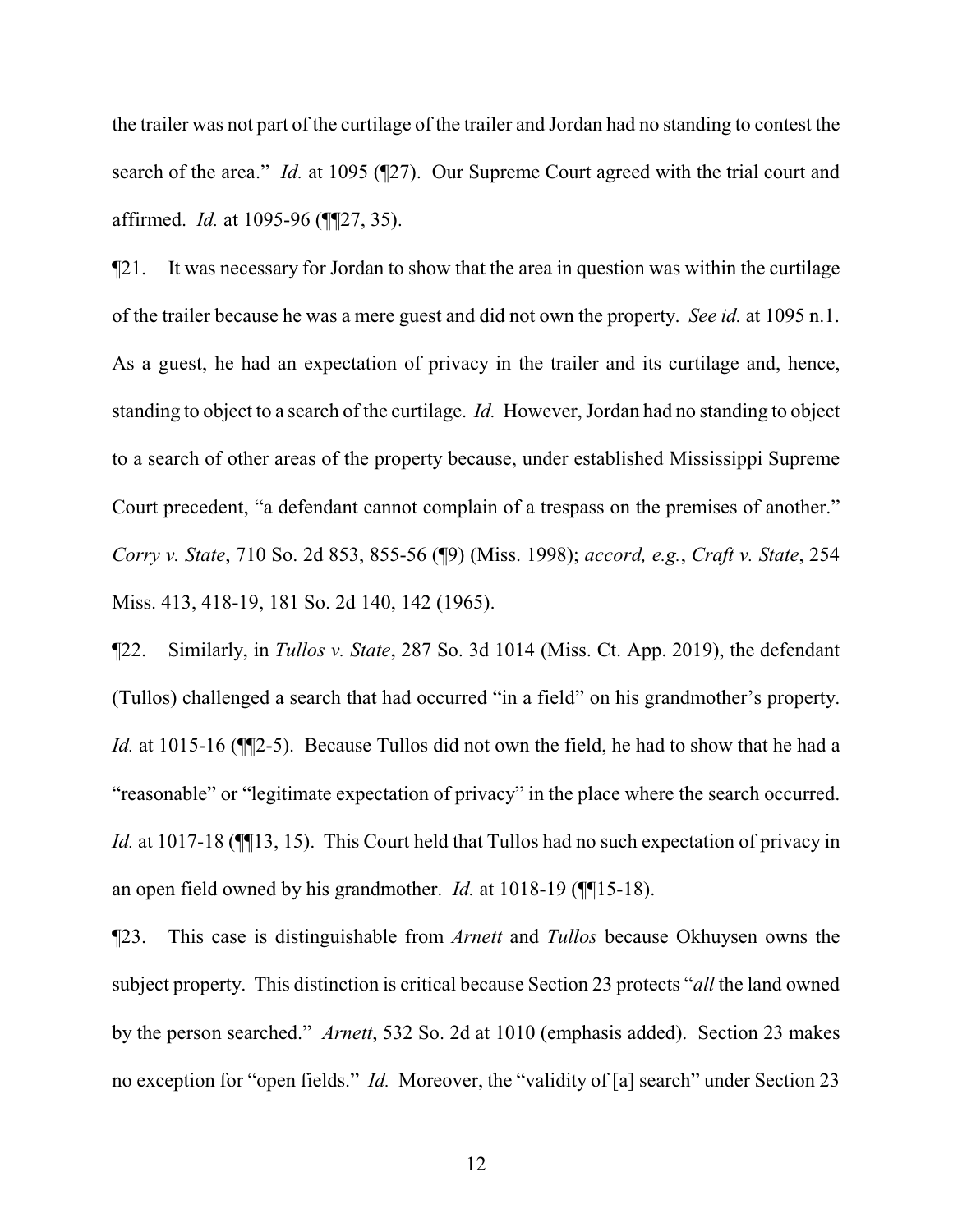has "never hinged . . . on whether or not there was a 'reasonable expectation of privacy.'" *Id.* Rather, the primary question under Section 23 is whether the official who conducted the search "committed a 'trespass' in going on the lands of the defendant." *Id.* (citing *Davidson*, 240 So. 2d at 1464).

¶24. In this case, Lyles committed a trespass when he went onto Okhuysen's land. *Id.* A common-law trespass is simply an entry "upon the land of another without a license or other right for one's own purpose." *Thomas v. Harrah's Vicksburg Corp.*, 734 So. 2d 312, 316 (¶10) (Miss. Ct. App. 1999). The requisite intent for a trespass is "an intention to enter upon the particular piece of land in question, irrespective of whether the actor knows or should know that he is not entitled to enter." *Id.* at (¶8) (quoting Restatement (2d) of Torts § 163 cmt. b (1965)). Indeed, "[a] trespass is committed even if the trespasser has a good-faith belief that he has a right to enter the land." *Reeves v. Meridian S. Ry. LLC*, 61 So. 3d 964, 968 (¶19) (Miss. Ct. App. 2011). By going on Okhuysen's land and inspecting the property without Okhuysen's permission or a warrant, Lyles committed a trespass and violated Section 23 of the Constitution.

¶25. Indeed, the trespass in this case was essentially indistinguishable from the trespass in *Davidson*. As discussed above, in *Davidson*, a game warden "noticed a tractor parked by an old abandoned house on land belonging to defendant." *Davidson*, 240 So. 2d at 463. Although he "did not know who owned the land on which the tractor was parked," the game warden walked onto the land, "examined the tractor[,] and made a note of its serial number." *Id.* at 463-64. The Supreme Court held that the game warden's simple act of walking onto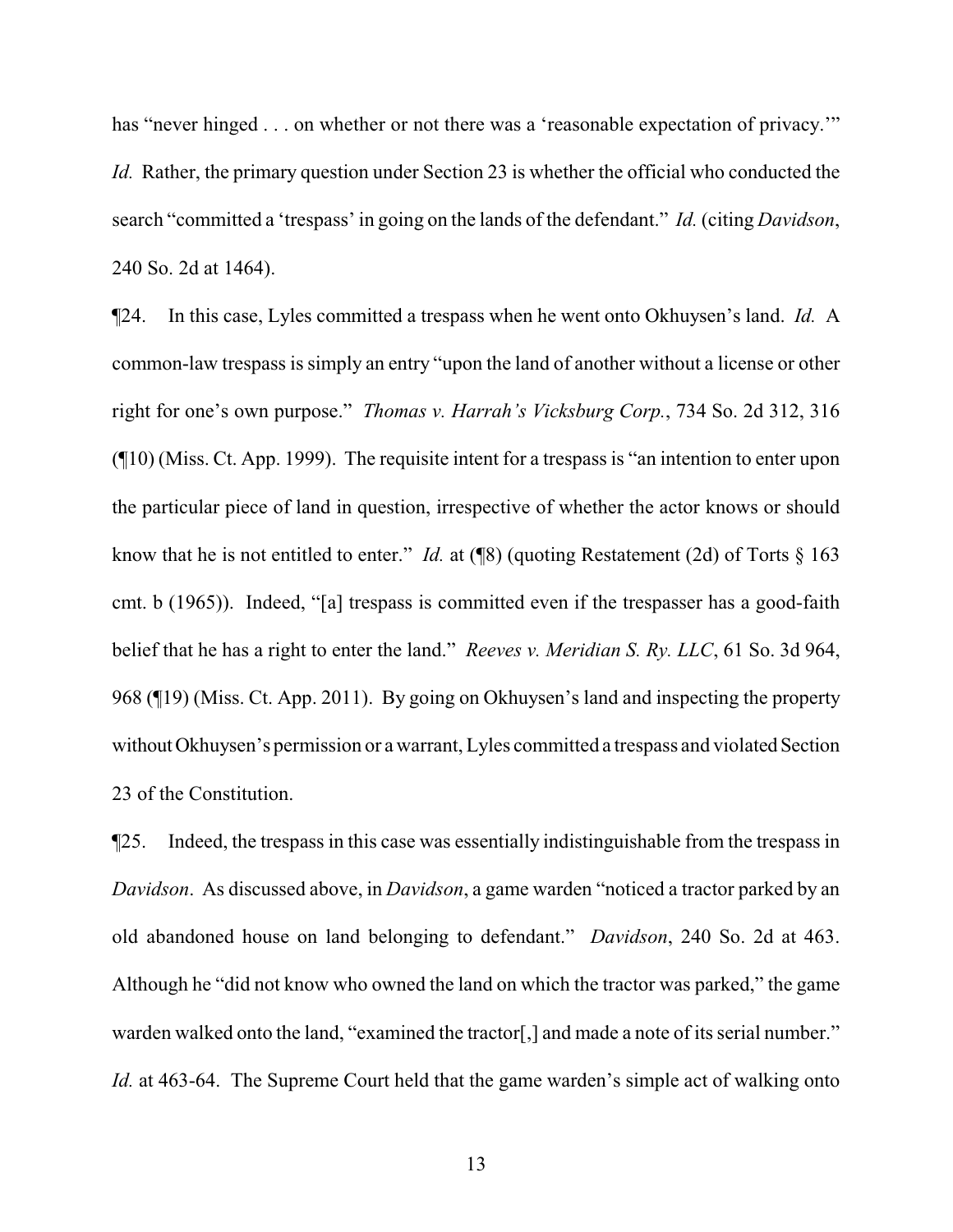the defendant's land was a "trespass"—and, thus, his inspection of the tractor was an "illegal" "search"—because the game warden did not have a warrant or the defendant's permission to enter. *Id.* at 464. Likewise in this case, Lyles trespassed on Okhuysen's land—and, thus, his inspection violated Section 23 of the Constitution—because he did not have a warrant or Okhuysen's permission to enter.<sup>4</sup>

¶26. The City argues that Lyles did not commit a trespass or conduct an unlawful search because municipal ordinances authorized him to enter the property. For example, CityCode section 54-107 authorizes a code enforcement officer to "enter upon private property . . . to examine vehicles" in order to enforce Code provisions related to junk vehicles. In addition, section 54-74 provides that an officer "shall be immune from prosecution, civil or criminal, for reasonable, good faith trespass upon property while in the discharge of duties" related to mowing standards and overgrown vegetation. However, a municipal ordinance cannot authorize a search that the Mississippi Constitution prohibits. *Cf. City of Boerne v. Flores*, 521 U.S. 507, 519-20, 529 (1997) (holding that Congress cannot alter the meaning of the Constitution). If the City "could define its own powers by altering the . . . meaning" of the Mississippi Constitution, then "no longer would the Constitution be 'superior paramount law, unchangeable by ordinary means.'" *Id.* at 529 (quoting *Marbury v. Madison*, 5 U.S. (1

<sup>&</sup>lt;sup>4</sup> If this case were governed solely by the Fourth Amendment, Okhuysen likely would not prevail because it would be difficult for him to show that he had any reasonable expectation of privacy in the wooded areas on this property. *See Jordan*, 728 So. 2d at 1095-96 (¶¶27-35). However, as explained above, Section 23 of the Mississippi Constitution and its warrant requirement have been interpreted to protect "*all* the land owned by the person searched"—with no exception for "open fields" and without regard to whether the landowner had an "expectation of privacy." *Arnett*, 532 So. 2d at 1010.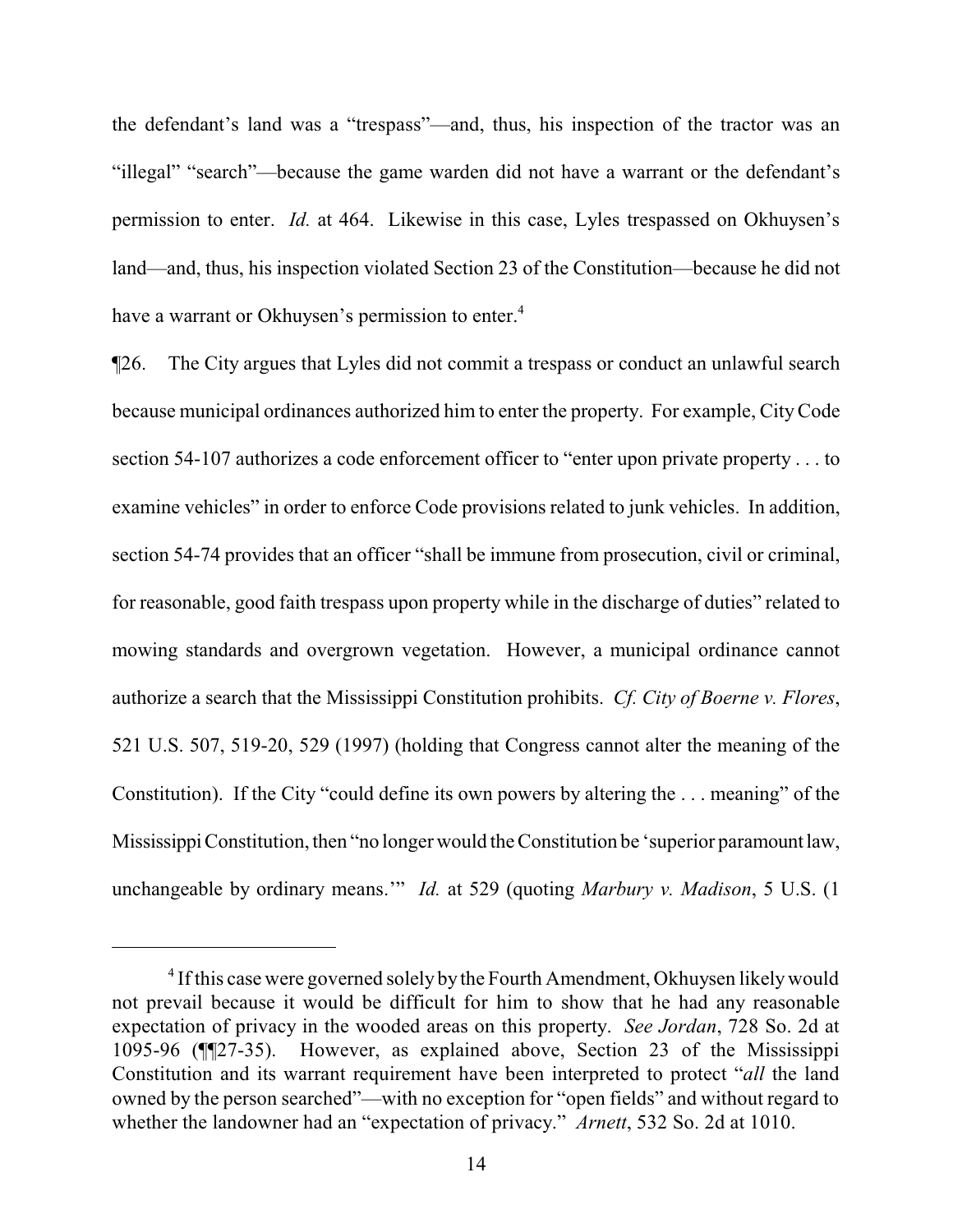Cranch) 137, 177 (1803)). The validity of a search must be determined based on Section 23 of the Constitution and Mississippi Supreme Court decisions interpreting it, not by reference to municipal ordinances. Therefore, the City's argument that the search was authorized by the City Code is without merit.

# **II. Article 3, Section 23 of the Mississippi Constitution prohibits warrantless administrative searches.**

¶27. In *Camara v. Municipal Court of City and County of San Francisco*, 387 U.S. 523 (1967), the United States Supreme Court held that the Fourth Amendment's warrant requirement applies to administrative inspections intended to verify compliance with municipal health codes or building codes. *Id.* at 534. The Court rejected the argument that the Fourth Amendment applied only to searches that seek to uncover evidence of a crime. *Id.* at 530-31. Therefore, the Court held that a provision of a municipal housing code authorizing the warrantless entry and inspection of an apartment was unconstitutional and that the apartment's occupant could not be convicted of refusing to consent to a warrantless inspection. *Id.* at 526-28, 540.

¶28. The *Camara* Court recognized that "the facts that would justify an inference of 'probable cause' to make an [administrative] inspection are clearly different from those that would justify such an inference where a criminal investigation has been undertaken." *Id.* at 538 (quoting *Frank v. Maryland*, 359 U.S. 360, 383 (1959) (Douglas, J., dissenting)). The Court stated that in most cases, a warrant to inspect could be issued without establishing "probable cause to believe that a particular dwelling contains violations of the minimum standards prescribed by the code being enforced." *Id.* at 534. The Court held that "routine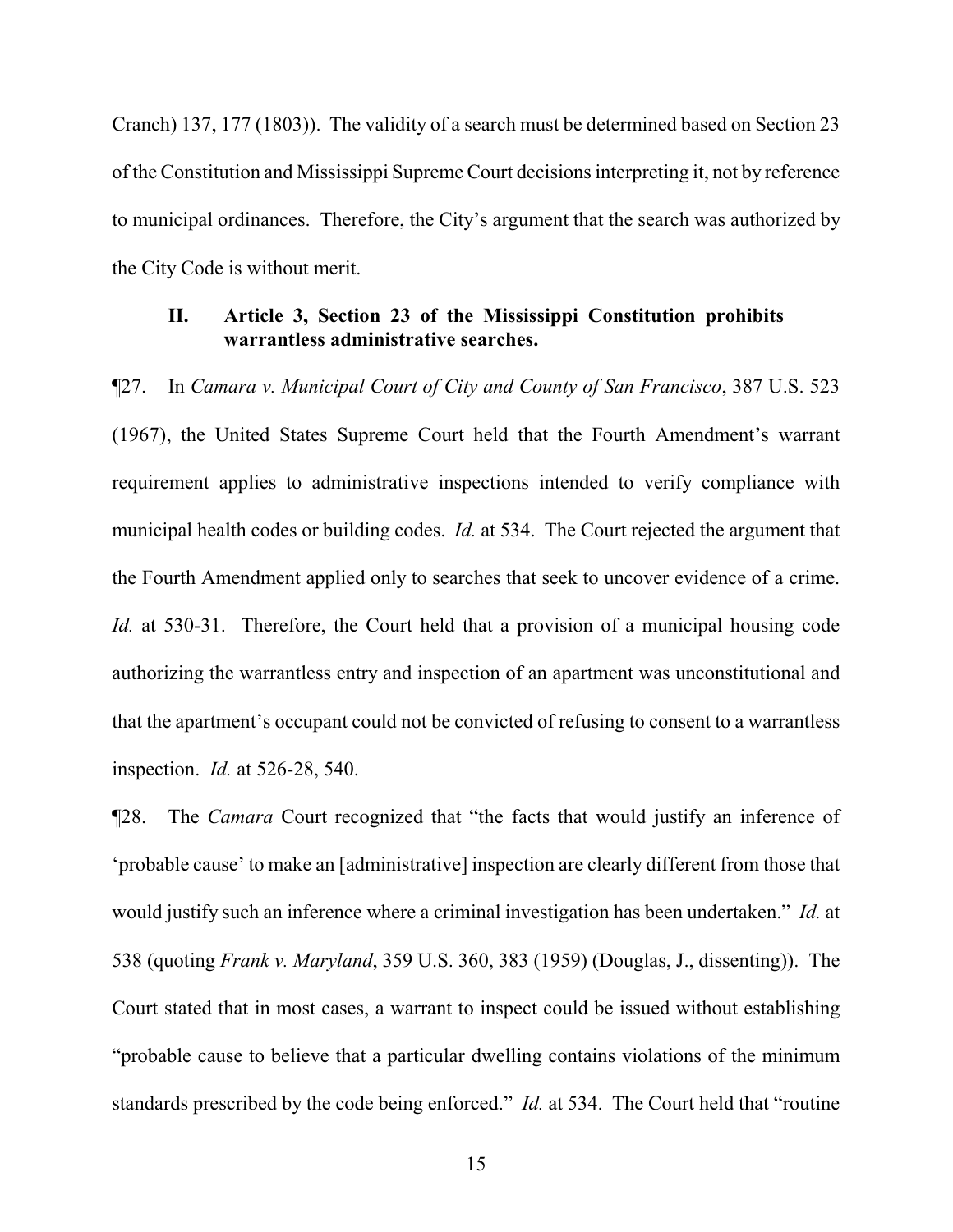periodic inspections of all structures" in a geographic area—i.e., "area inspections"—are "reasonable . . . within the meaning of the Fourth Amendment." *Id.* at 535-36. The Court reasoned that because most citizens will consent to such routine inspections, a warrant to enter and inspect a particular dwelling "should normally be sought only after entry is refused." *Id.* at 539. The Court held that if consent to such a routine inspection is refused, "probable cause to issue a warrant to inspect" can be established by showing that "reasonable legislative or administrative standards for conducting an area inspection are satisfied with respect to [the] particular dwelling." *Id.* at 538.

¶29. The Mississippi Supreme Court followed *Camara* in *Crook v. City of Madison*, 168 So. 3d 930 (Miss. 2015). In *Crook*, the City of Madison had enacted an ordinance, known as the Rental Inspection and Property Licensing Act (RIPLA), that required landlords to obtain a license for each unit of rental property. *Id.* at 931 (¶1). To obtain a license, the landlord was required to give advance consent to allow the city building inspector to make inspections of the property "when and as needed." *Id.* at 931-33 (¶¶1, 5-6). A landlord (Crook) was convicted in municipal court and again in county court of two counts of renting a propertywithout a license, a misdemeanor, and ordered to pay a fine of \$300 on each count. *Id.* at 931-32 ( $\P$ [1, 4). On appeal, Crook argued that RIPLA's advance-consent requirement violated the Fourth Amendment. *Id.* at 932 (¶2). The Supreme Court agreed that RIPLA was unconstitutional because it required the landowner to give advance consent to searches and authorized a judge to issue a warrant without probable cause. *Id.* at 938-39 (¶25). The Court reversed Crook's convictions for renting property without a license because RIPLA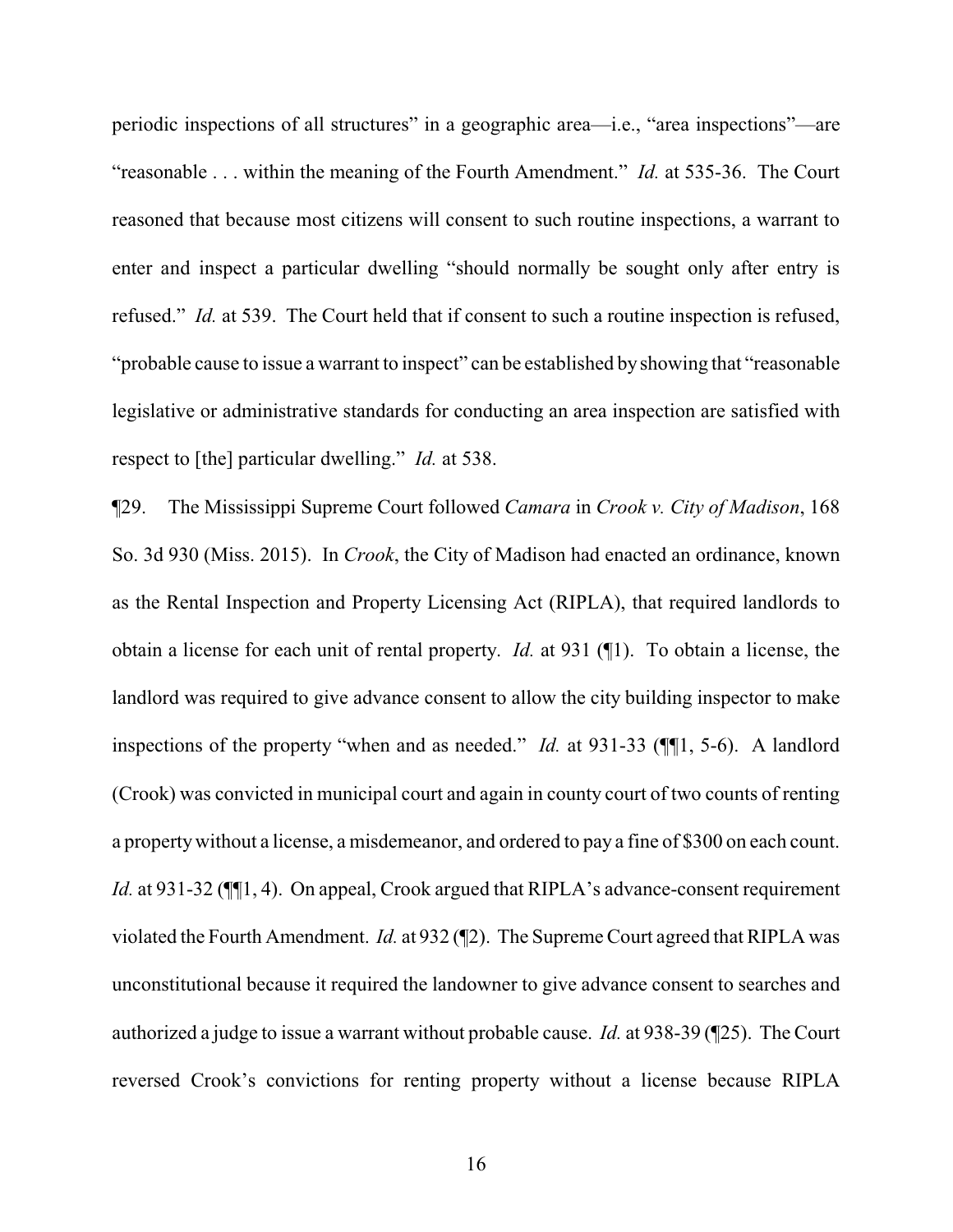unconstitutionally conditioned the license on Crook's advance consent to a search of his property. *Id.* at 939-40 (¶29).

¶30. Based on the Supreme Court's decision in *Crook*, we conclude that Section 23's warrant requirement applies to administrative inspections such as the one at issue in this case. The majority opinion in *Crook* focused on the Fourth Amendment and did not mention Section 23. However, based on the Mississippi Supreme Court's statements that Section 23 generally "provides greater protections" than the Fourth Amendment,<sup>5</sup> there is no reason to believe that the Supreme Court would interpret Section 23 more narrowly than the Fourth Amendment with respect to this particular issue. Accordingly, we hold that a warrant was required for the search conducted in this case.

¶31. The City argues that *Crook* and *Camara* are distinguishable because "Okhuysen was not subject to a criminal penalty or criminal sanctions pursuant to [Mississippi Code Annotated section] 21-19-11" and because this is a "civil proceeding." However, the fact that criminal penalties or sanctions have not been imposed in this particular proceeding is not relevant to the question whether the search itself violated Section 23.<sup>6</sup> The City never requested Okhuysen's consent to the search, and he would have been subject to prosecution

<sup>5</sup> *Buford v. State*, 323 So. 3d 500, 504 (¶10) (Miss. 2021) ("Section 23 of the Mississippi Constitution provides greater protections to our citizens than those found within the United States Constitution." (quoting *Graves v. State*, 708 So. 2d 858, 861 (Miss. 1997)));*see also Arnett*, 532 So. 2d at 1010 & n.1; *Falkner*, 134 Miss. at 261, 98 So. at 693.

<sup>6</sup> As noted above, Okhuysen *was* convicted of a misdemeanor and fined in the related case that the City brought against himin municipal court. Okhuysen appealed his conviction to circuit court. The case was still pending in circuit court at the time of the public hearing before the Board of Aldermen. The record in this case does not reflect any subsequent developments in that case.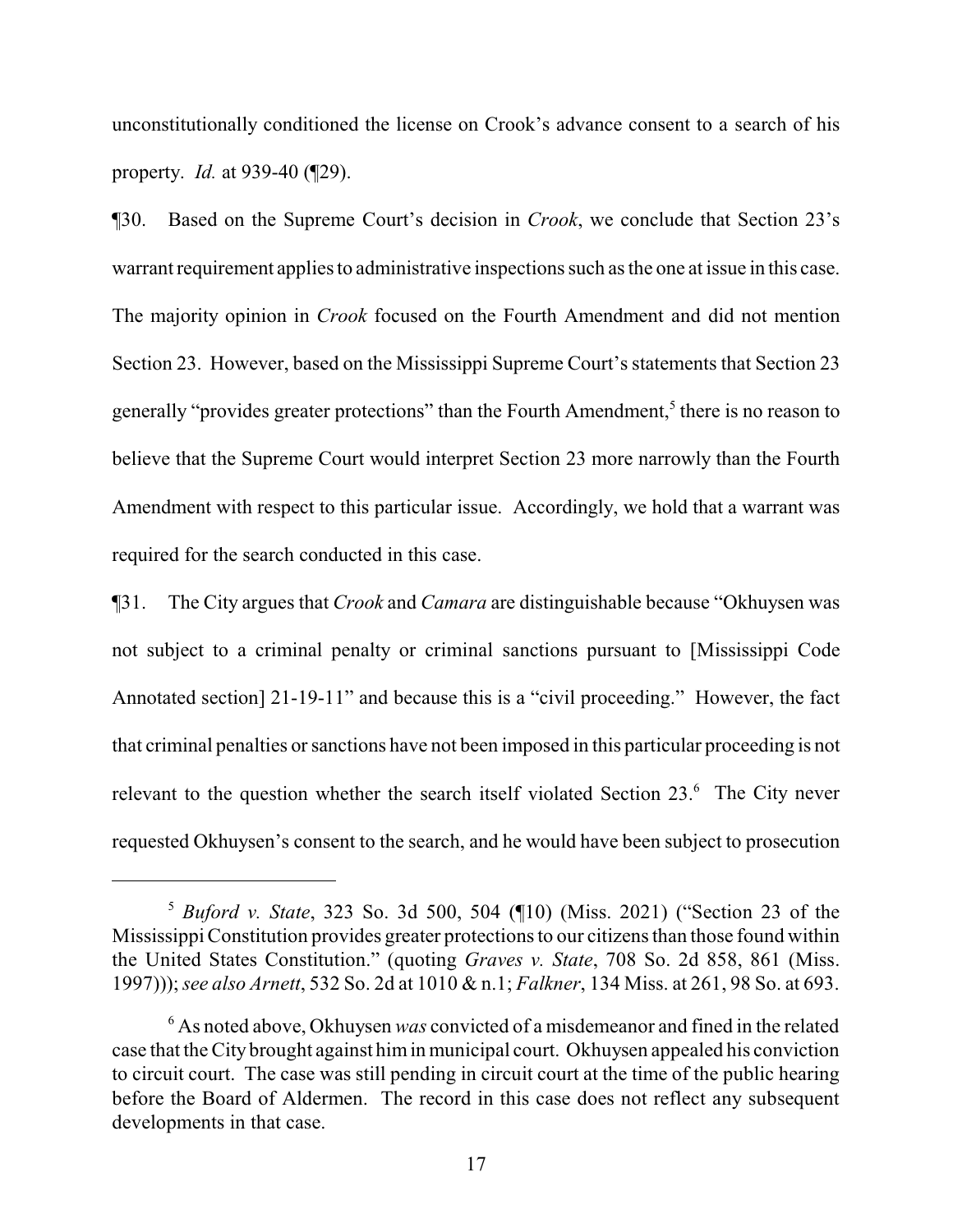if he had refused to allow a code inspector to enter his property. <sup>7</sup> Under *Crook* and *Davidson*, the search was unconstitutional because it was conducted without a warrant and without Okhuysen's consent.

¶32. Whether the exclusion of evidence is an appropriate remedy for the constitutional violation is a separate question, which we address in Part IV of this opinion. *See United States v. Verdugo-Urquidez*, 494 U.S. 259, 264 (1990) ("Whether evidence . . . should be excluded at trial . . . is a remedial question separate from the existence vel non of the constitutional violation."). The fact that this is a civil case may be relevant to that issue. But the warrantless search of Okhuysen's property violated Section 23 of the Constitution regardless of what later proceedings grew out of the search, what evidence was obtained during the search, or what subsequent use was made of that evidence. *Id.* ("[The Fourth Amendment] prohibits unreasonable searches and seizures whether or not the evidence is sought to be used in a criminal trial, and a violation of the Amendment is fully accomplished at the time of an unreasonable governmental intrusion." (quotation marks omitted)).

# **III. The "plain view" doctrine is inapplicable.**

¶33. The dissent seeks to justify the search based on the "plain view" doctrine. But the City has not made this argument—either before the Board of Aldermen, in the circuit court,

<sup>&</sup>lt;sup>7</sup> Section 54-74 of the City Code provides that "[n]o person shall oppose, obstruct or resist any code inspector or any person authorized by the code enforcement inspector in the discharge of his duties as provided in this division." Section 1-10 provides that "[w]henever in this Code or in any ordinance of the city an act is prohibited or is made or declared to be unlawful or an offense or a misdemeanor, . . . and no specific penalty is provided therefor, the violation of any such provision or the failure to perform any such act shall be punished by a fine not exceeding \$1,000.00 or by imprisonment not to exceed 90 days, or both such fine and imprisonment, in the discretion of the court."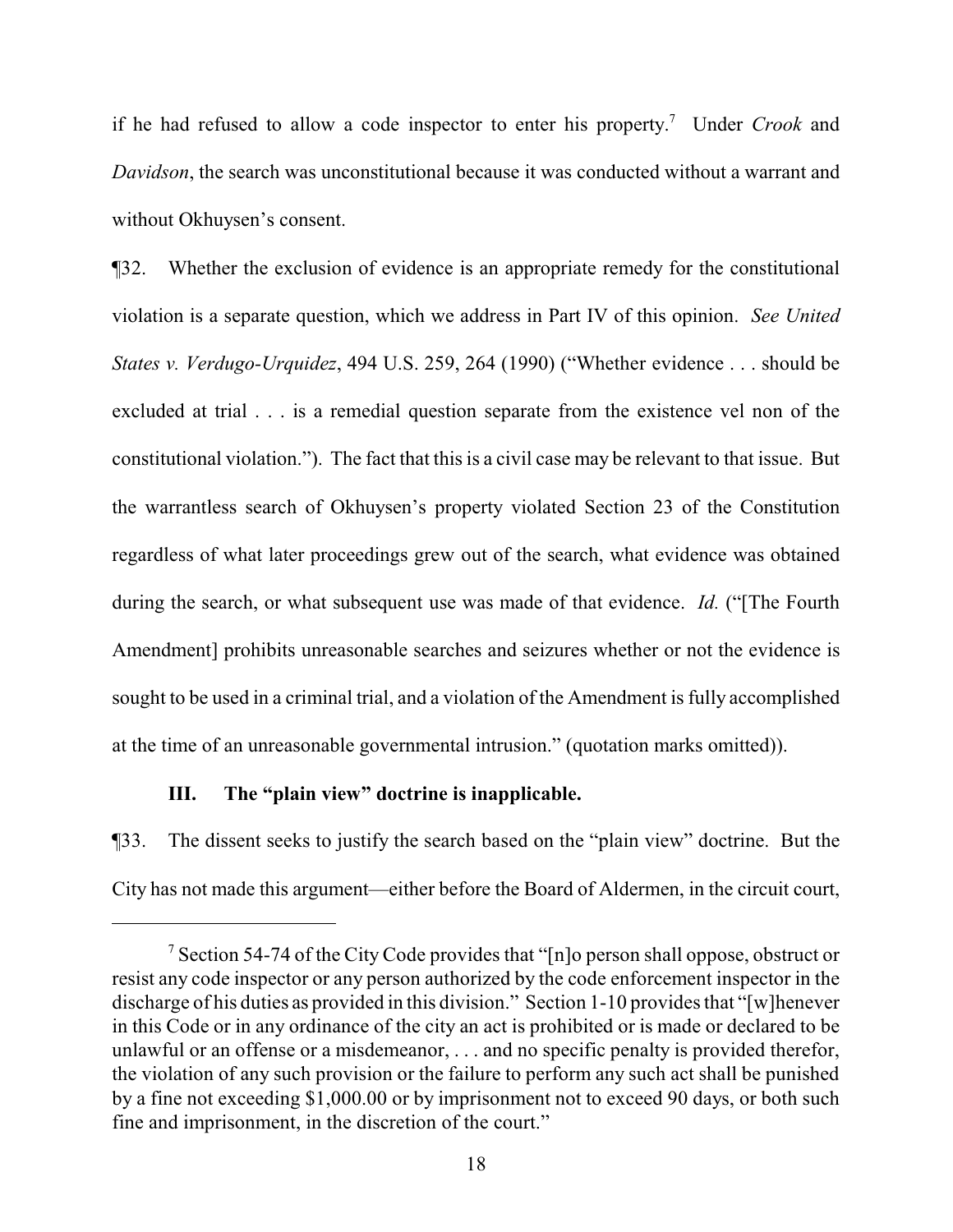or in its principal brief or supplemental brief in this Court. We have stated many times that we "will not consider arguments not briefed on appeal." *Neely v. Neely*, 305 So. 3d 164, 174 (¶41) (Miss. Ct. App. 2020), *cert. denied*, 304 So. 3d 1123 (Miss. 2020). As the Supreme Court has explained, "we decline to address an issue that has not been briefed on appeal" because, "[s]imply put, we will not act as an advocate for one party to an appeal." *Rosenfelt v. Miss. Dev. Auth.*, 262 So. 3d 511, 519 (¶27) (Miss. 2018). "The premise of our adversarial system is that appellate courts do not sit as self-directed boards of legal inquiry and research, but essentially as arbiters of legal questions presented and argued by the parties before them." *Carducci v. Regan*, 714 F.2d 171, 177 (D.C. Cir. 1983). The dissent offers no reason why we should abandon this well-settled rule in this case to make an argument that the City has never even mentioned.

¶34. Moreover, there is no evidence to support the dissent's new plain-view argument. The plain view doctrine holds that "no warrant is required to seize an object in plain view when viewed by an officer from a place he has the lawful right to be, its incriminating character is readily apparent and the officer has a lawful right of access to the evidence." *Johnson v. State*, 999 So. 2d 360, 364 (¶18) (Miss. 2008) (quoting *McKee v. State*, 878 So. 2d 232, 236 (¶9) (Miss. Ct. App. 2004)). The dissent asserts that the doctrine applies in this case because

the Code violations Lyles initially went to look at and inspect appear from the photographs in the record to be open, obvious, and in plain view from outside the unfenced property (particularly in the late fall and winter prior to the photos being taken in January2019)—namely, an abandoned truck, junk, scrap metal, and construction materials scattered around the property with overgrown vegetation.

*Post* at **[55.** The record simply does not support this assertion. The only photo in the record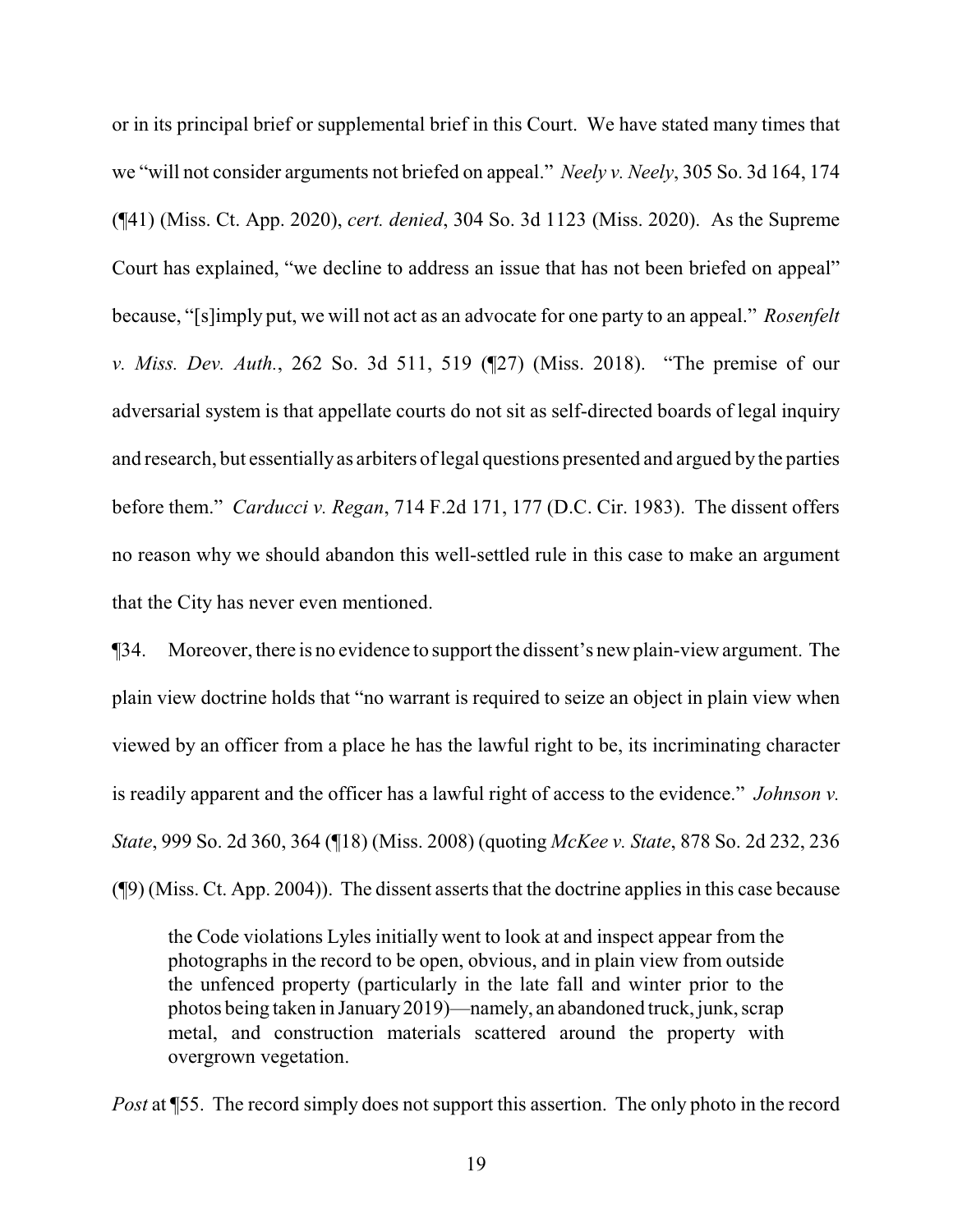that clearly was taken from outside the property suggests that little of the property is visible from Garrard Road because the property is wooded and fronted by trees. There is one other photo in the record that was taken from either outside or just inside the property. But that photo only shows a truck *of some sort* at a distance. From that vantage point, there was no way for Lyles or anyone else to determine that the truck was a "junked vehicle" within the meaning of the City's ordinance. In other words, the "incriminating character" of the truck was not "readily apparent" from outside the property. *Johnson*, 999 So. 2d at 364 (¶18). Moreover, the remaining photos in the record were taken from inside Okhuysen's property—where Lyles had no "lawful right to be" without a warrant. *Id.* Hence, the plain view doctrine is inapplicable. *Id.* Put simply, the dissent's claim that a variety of Code violations were "in plain view" from outside the property is pure speculation unsupported by anything in the record.

¶35. In addition, at the hearing before the Board of Aldermen, Okhuysen's attorney specifically represented to the Board that none of the allegedly menacing conditions on the property could be seen from Garrard Road or adjacent private property. Counsel stated that all that could be seen from outside the property was a truck parked near the house. Simon Kim—the City's Community Development Director, who presented the request to declare the propertya public menace—did not dispute counsel's representations or offer anycontrary evidence. Given the City's failure to dispute this point, it would be exceptionally unfair to now make a contrary finding against Okhuysen on appeal—especially a finding based on speculation, not evidence. To do so would not be an exercise of appellate review but a pure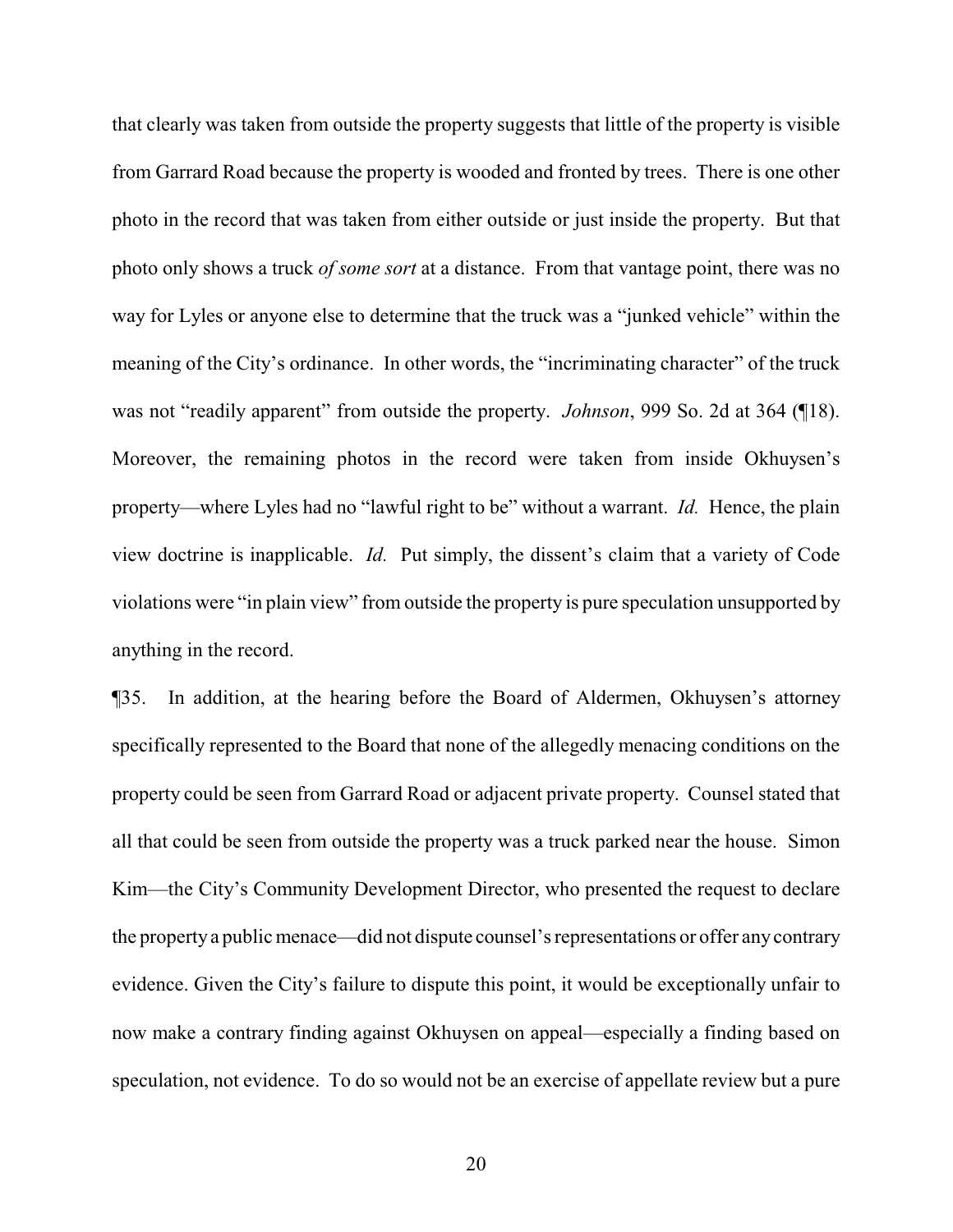and simple appellate ambush.<sup>8</sup>

¶36. In material respects, this case is no different from *Davidson*, where a game warden "noticed a tractor parked by an old abandoned house on land belonging to [the] defendant" and then "stopped his car, walked on [the] defendant's land, examined the tractor and made a note of its serial number." *Davidson*, 240 So. 2d at 463-64. Although the warden could see a tractor near an abandoned house on the defendant's land, the Supreme Court held that he was required to obtain a warrant before he entered the property because nothing about the tractor suggested it was stolen. *Id.* at 464. Likewise in this case, Lyles may have been able to see a truck of some sort from outside Okhuysen's property, but the mere sight of a truck did not justify his warrantless entry onto the property.

¶37. We also note that by itself, this one photo of the truck could not have justified the Board's finding that the property was "in such a state of uncleanliness as to be a menace to the public health, safety and welfare of the community." Miss. Code Ann. § 21-19-11(1). The photo shows only that there was a truck of some sort parked on the property.

¶38. In summary, for all the reasons discussed above, the dissent's new plain-view argument is not properly before this Court and simply lacks support in the record.

# **IV. The Board of Alderman improperly relied on evidence obtained in violation of Article 3, Section 23 of the Mississippi Constitution.**

<sup>8</sup>*Cf. Sanders v. State*, 678 So. 2d 663, 669-70 (Miss. 1996) (explaining that the Court "will not consider issues raised for the first time in an appellant's reply brief" because "[a]ppellants cannot be allowed to ambush appellees in their [r]ebuttal [b]riefs, thereby denying the appellee an opportunity to respond to the appellant's arguments"); *Triplett v. State*, 264 So. 3d 808, 816 (¶[27-28) (Miss. Ct. App. 2018) (explaining that "we do not address issues that were not raised at trial" because it deprives the parties of an opportunity to make a record on those issues).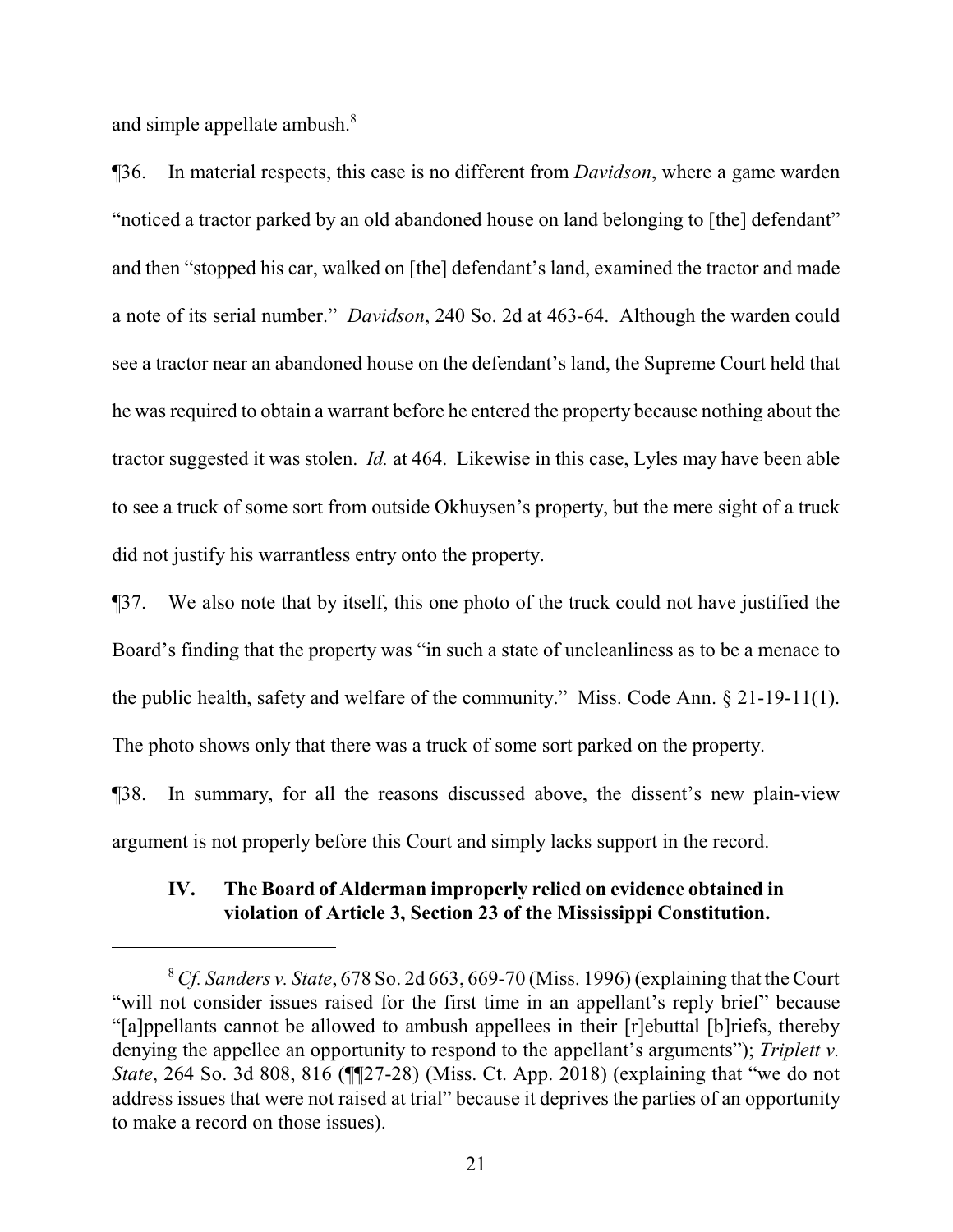¶39. In *United States v. Janis*, 428 U.S. 433 (1976), a federal civil tax case, the United States Supreme Court stated that it had "never . . . applied [the exclusionary rule] to exclude evidence from a civil proceeding." *Id.* at 447. However, the Court noted that it had held that the exclusionary rule applied in forfeiture proceedings, which it deemed "quasi-criminal." *Id.* at 447 n.17 (discussing *One 1958 Plymouth Sedan v. Pennsylvania*, 380 U.S. 693 (1965)). Moreover, the Court also stated that a series of "seminal cases" decided by lower federal courts had applied the exclusionary rule in civil "cases in which the officer committing the unconstitutional search or seizure was an agent of the sovereign that sought to use the evidence." *Id.* at 455-56.

¶40. The issue before the Court in *Janis* was whether evidence should be excluded from a federal civil tax case on the ground that a state law enforcement officer (i.e., "a criminal law enforcement agent of another sovereign") obtained the evidence in violation of the Fourth Amendment. *Id.* at 434, 459-60. The Supreme Court held that the exclusionary rule should not be applied in such a case. *Id.* at 457-60. The Court reasoned that exclusion of the illegally obtained evidence from all criminal trials would be sufficient to achieve the deterrent purpose of the exclusionary rule. *Id.* at 457-58. The Court further reasoned that the connection between the state law enforcement officer and the federal civil tax case was too attenuated for the exclusionary rule "to provide significant, much less substantial, additional deterrence." *Id.* at 458. Based on these considerations, the Court held that the "exclusionary rule should not be extended to forbid the use in the civil proceeding of one sovereign of evidence seized by a criminal law enforcement agent of another sovereign." *Id.*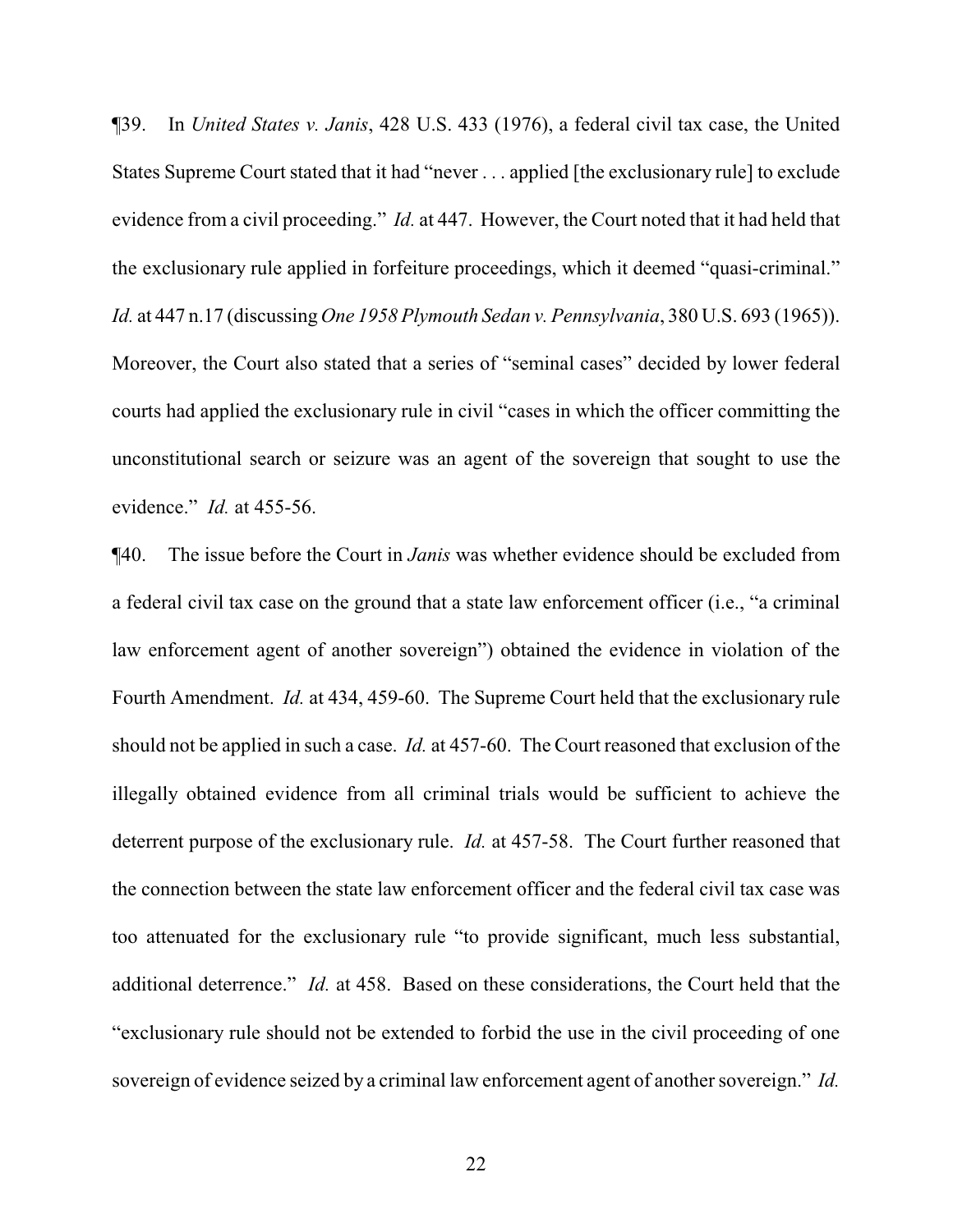at 459-60. In *Janis*, the Court did not decide whether the exclusionary rule would apply in civil cases (such as the present case) in which a governmental entity seeks to use evidence unconstitutionally obtained by its own agents. *Id.* at 455 & n.31.

¶41. In *Hughes v. Tupelo Oil Co.*, 510 So. 2d 502 (Miss. 1987), the Mississippi Supreme Court considered whether the exclusionary rule should be applied in a wrongful death suit involving only private parties. *Id.* at 505. In *Hughes*, the decedent was killed when he ran into the path of an eighteen-wheel truck on a highway, and his mother sued the truck driver and the driver's employer. *Id.* at 504. At trial, the defendants sought to prove that the decedent had committed suicide by deliberating running into the truck's path. *Id.* As part of their defense, they attempted to introduce evidence that a blood-alcohol test ordered by a highway patrol officer showed that the decedent's blood-alcohol content was .15%. *Id.* at 505.<sup>9</sup> On appeal, the Supreme Court considered whether the trial judge properly excluded that evidence on the ground that the officer lacked authority to order the test under applicable statutes. *Id.* The Court discussed *Janis*'s reasoning that the deterrent effect of applying the exclusionary rule should be balanced "against the societal costs of excluding relevant and reliable evidence." *Id.* The Court concluded that the "exclusion of [the] relevant evidence would have no deterrent effect, since the parties penalized would be [the truck driver and his employer], rather than the officer who ordered the unauthorized test." *Id.* Accordingly, the Court held that the exclusionary rule did not apply in that case. *Id.* However, the Court

<sup>&</sup>lt;sup>9</sup> The defendants also offered evidence that the decedent had attempted suicide in a similar manner only two to three months prior to his death and had expressed suicidal thoughts shortly before his death. *Id.* at 504-05.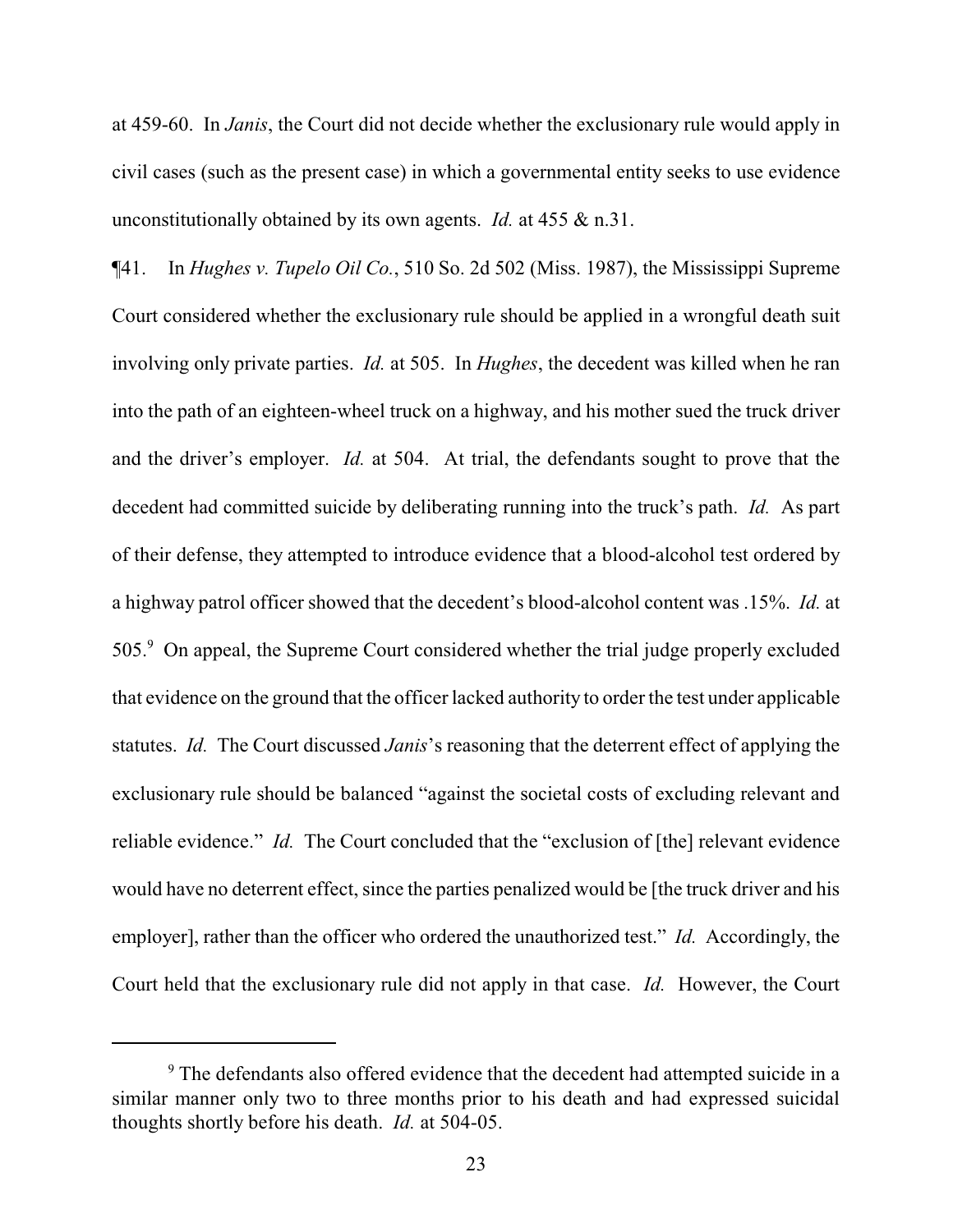further stated, "We make no determination of the admissibility of evidence obtained through the wrongful acts of the party seeking its admission, nor do we retreat from our holding that evidence seized by the State in violation of the state and federal constitutions is inadmissible in quasi-criminal proceedings." *Id.* (citing *State, for Use of Kemper Cnty. v. Brown*, 219 Miss. 383, 68 So. 2d 419 (1953)).<sup>10</sup>

¶42. Subsequently, in *Accu-Fab & Construction Inc. v. Ladner ex rel. Ladner*, 970 So. 2d 1276, 1283-84 (¶¶20-24) (Miss. Ct. App. 2000), *aff'd*, 778 So. 2d 766 (Miss. 2001), 11 this Court addressed the question that the Supreme Court left open in *Hughes*. *Accu-Fab* was also a wrongful death suit involving only private parties. *Id.* at 1278 (¶¶3-4). In that case, a construction worker died of injuries he sustained when he fell through a roof on a work site. *Id.* After he was taken to the hospital, a urine sample was collected to screen for drugs, and he tested positive for marijuana. *Id.* at 1283 (¶¶20-21). The test was not done for purposes of providing treatment but rather was based on an agreement between the hospital and the general contractor to conduct drug tests on the general contractor's employees. *Id.* at (¶21). The general contractor required its own employees to give prior written consent to such drug tests, but the decedent was not an employee of the general contractor and had never consented to a drug test. *Id.* At trial, the defendants—the general contractor and a

<sup>&</sup>lt;sup>10</sup> In *Brown*, the Court applied the exclusionary rule in a forfeiture proceeding involving a car used to transport whiskey. *Brown*, 219 Miss. at 386-87, 68 So. 2d at 419-20. More recently, our Supreme Court again applied the exclusionary rule in a civil forfeiture action in *State ex rel. Mississippi Bureau of Narcotics v. Canada*, 164 So. 3d 1003, 1006-09 (¶¶10-20) (Miss. 2015).

<sup>&</sup>lt;sup>11</sup> The Supreme Court's decision in *Accu-Fab* was later overruled on unrelated grounds in *Mack Trucks Inc. v. Tackett*, 841 So. 2d 1107, 1114-15 (¶¶27-28) (Miss. 2003).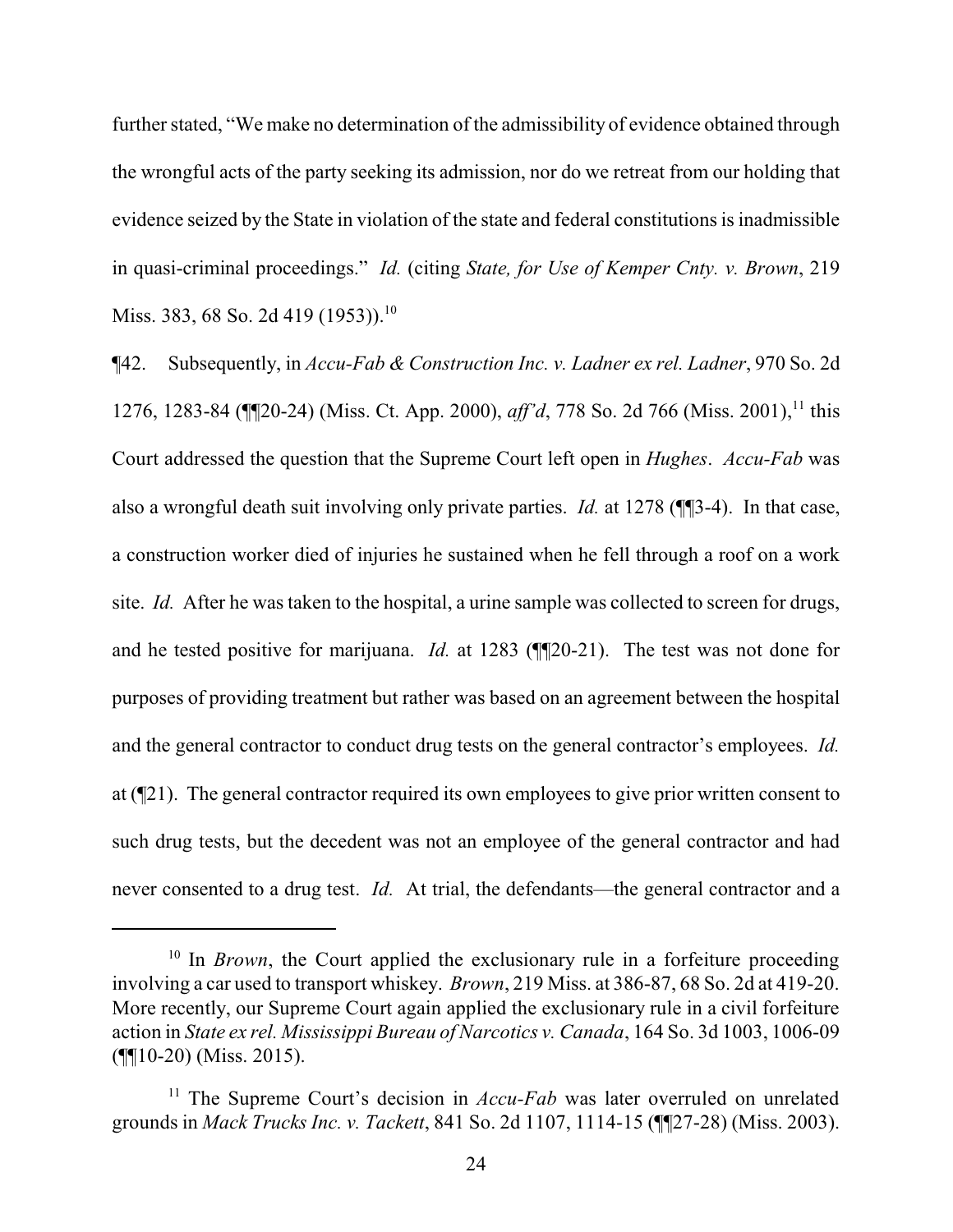subcontractor—attempted to introduce the drug test results as evidence that the decedent contributed to his own injuries. *Id.* at (¶20). But the trial judge excluded the evidence, and this Court affirmed on appeal. *Id.* This Court stated that "the question specifically not answered by the [S]upreme [C]ourt in *Hughes*is squarely presented here." *Id.* at 1284 (¶24). This Court then held that evidence should be excluded in a civil case if it was "obtained through the wrongful acts of the party seeking its admission." *Id.* at 1284 (¶¶23-24) (quoting *Hughes*, 510 So. 2d at 505). In addition, this Court held that the trial judge properly excluded the drug test results because neither the general contractor nor the subcontractor "had authority to draw samples, nor to order samples drawn of bodily fluids from the decedent for testing purposes." *Id.*<sup>12</sup>

¶43. The Mississippi Supreme Court granted certiorari in *Accu-Fab* and affirmed this Court's decision, but it affirmed the exclusion of drug test results on other grounds. *Accu-Fab*, 778 So. 2d at 771-72 (¶22-25). The Supreme Court held that the trial judge properly excluded the evidence because "there was no evidence that [the decedent] was impaired at the time of [the] incident," and no "foundation [was] laid to demonstrate that the drug

 $12$  In dissent, Chief Judge McMillin argued that the drug test results should have been admitted because there was no evidence of wrongdoing by either defendant. *Accu-Fab*, 970 So. 2d at 1289 (¶¶53-54) (McMillin, C.J., joined by Southwick, P.J., dissenting). In his view, the record showed only that the hospital conducted the drug test under the mistaken assumption that the decedent was an employee of the general contractor, and there was no evidence that either defendant made any misrepresentations to the hospital. *Id.* In addition, in an opinion concurring in part and dissenting in part, Judge Irving "agree[d] with the majority that misconduct on the part of the proponent of the evidence in obtaining the evidence should preclude its admission." *Id.* at 1291 (¶62) (Irving, J., joined by King, P.J., concurring in part and dissenting in part). However, Judge Irving also agreed with Judge McMillin that there was insufficient evidence to support a finding of wrongdoing by either defendant. *Id.*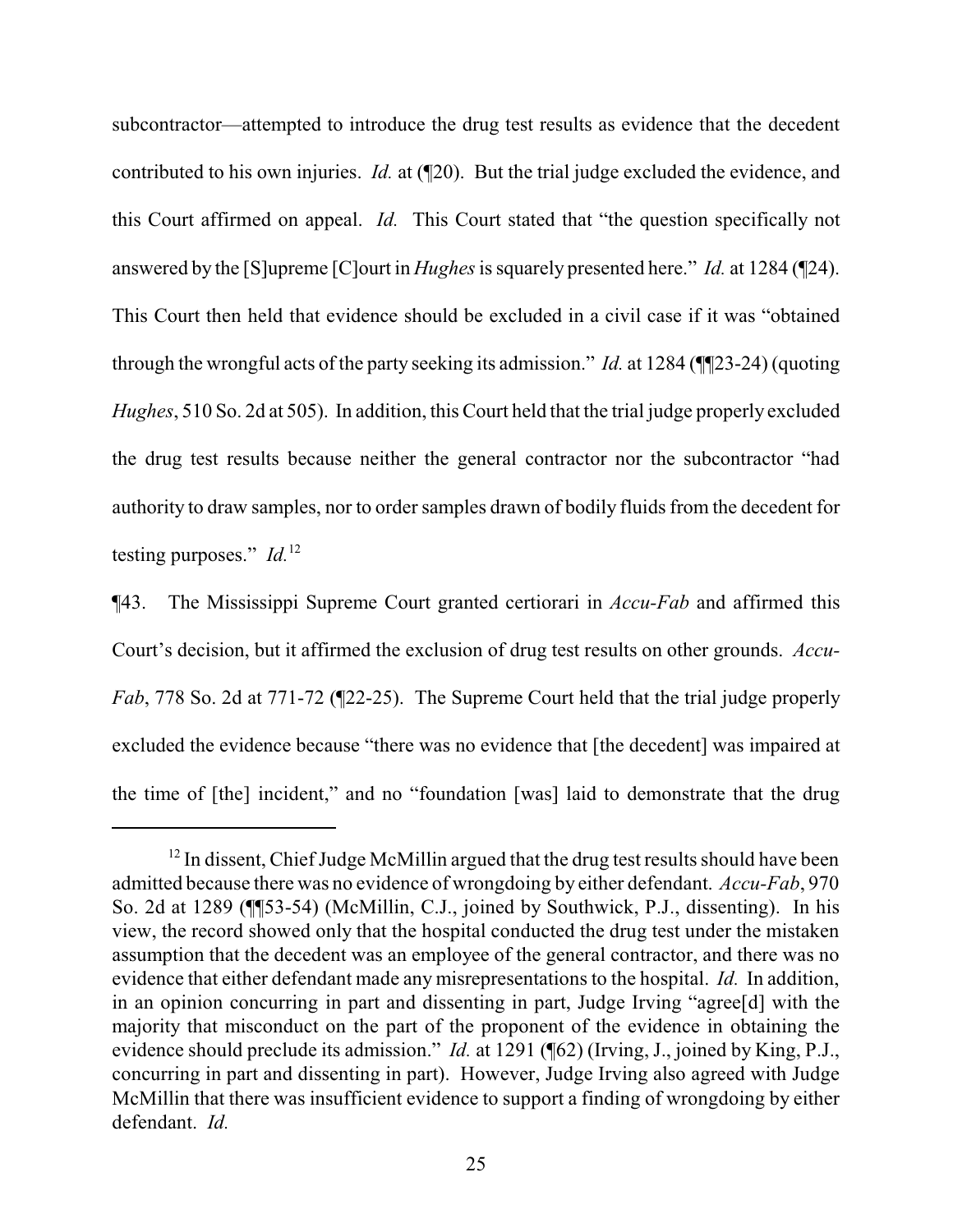concentration was sufficient to impair [his] mental and motor skills to even the slightest degree." *Id.* at 772 (¶23). The Court concluded that in the absence of such evidence, the drug tests results would be highly prejudicial and would have no probative value. *Id.* at (¶¶24-25). Because the Supreme Court held that the evidence was properly excluded for those reasons, it did not address this Court's holding that the test results were inadmissible because they were wrongfully obtained. *See id.* at 771-72 (¶¶22-25).

¶44. Thus, in *Accu-Fab*, this Court held that evidence should be excluded in a civil case if it was "obtained through the wrongful acts of the party seeking its admission." *Accu-Fab*, 970 So. 2d at 1284 (¶¶23-24) (quoting *Hughes*, 510 So. 2d at 505). Indeed, the dissent and partial dissent in *Accu-Fab* did not dispute that proposition as a matter of law; rather, they questioned only the factual premise that the defendants had engaged in any wrongful conduct. *See supra* note 12. In addition, the Mississippi Supreme Court did not disturb or criticize this Court's holding on this issue but rather decided that the drug test results were inadmissible for other reasons. *Accu-Fab*, 778 So. 2d at 771-72 (¶22-25). Thus, this Court's holding in *Accu-Fab* remains good law on this point. Accordingly, in this case, evidence that the City obtained in violation of Okhuysen's rights under Section 23 of the Mississippi Constitution should not have been admissible and used against Okhuysen.<sup>13</sup>

¶45. Even if this Court had not addressed the issue in *Accu-Fab*, we would conclude that

 $13$  In holding that the exclusionary rule applies in this case, we do not suggest that Lyles's warrantless inspection of the property was "wrongful" in the sense that he had an evil motive or malicious intent. *Accu-Fab*, 970 So. 2d at 1284 (¶¶23-24) (quoting *Hughes*, 510 So. 2d at 505). We simply hold that the evidence was wrongfully obtained in the sense that it was obtained in violation of Section 23 of the Constitution.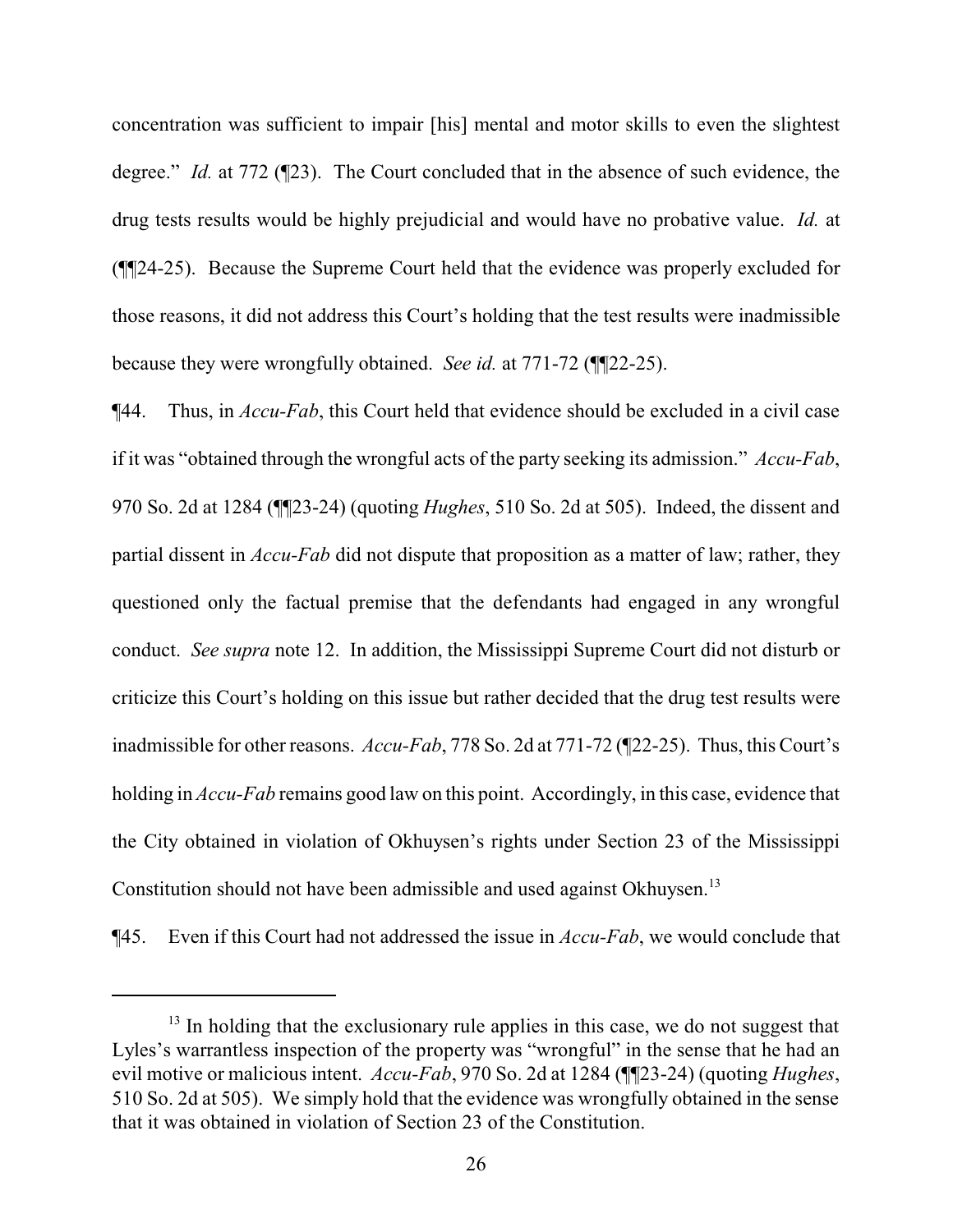the exclusionary rule should be applied in a case such as this one, where the City has initiated a statutory proceeding against a citizen based on evidence that the City's own code enforcement officer obtained in violation of the Mississippi Constitution. In *Janis*, the United States Supreme Court reasoned that the exclusionary rule would have little, if any, deterrent effect because there was only a "highly attenuated" connection between the local police officers who unlawfully obtained the evidence and the federal civil tax proceeding in which the evidence was used. *Janis*, 428 U.S. at 457-58. The Supreme Court recognized that a different question would be presented if federal agents had conducted or participated in the search in any way. *Id.* at 455 & n.31. Unlike *Janis*, this is a case initiated by the same city department that conducted the unconstitutional search. Indeed, the same city department initiated both civil and criminal actions against Okhuysen, both based on the same unconstitutional search and the same alleged conditions on Okhuysen's property. The exclusionary rule should be applied in this proceeding because there is a clear and direct connection between the unconstitutional search and the proceeding. The City should not have been able to declare Okhuysen's property a public menace based on evidence that the City's own agent obtained in violation of the Mississippi Constitution.<sup>14</sup>

# **V. The City has never argued that the "good faith" exception to the**

 $14$  The dissent asserts that the exclusion of evidence in this context will not promote the purposes of the exclusionary rule but instead will "likely serve only to deter City Code enforcement inspectors and make them less willing to do their duty." *Post* at ¶63 (quotation marks and brackets omitted). However, our decision does not "deter" anything other than the warrantless entry onto private property without the owner's consent, which is prohibited by Section 23 of the Mississippi Constitution. On the other hand, if we failed to enforce Section 23 in code enforcement proceedings such as this, there would be little incentive for code enforcement officers to comply with the Constitution's warrant requirement.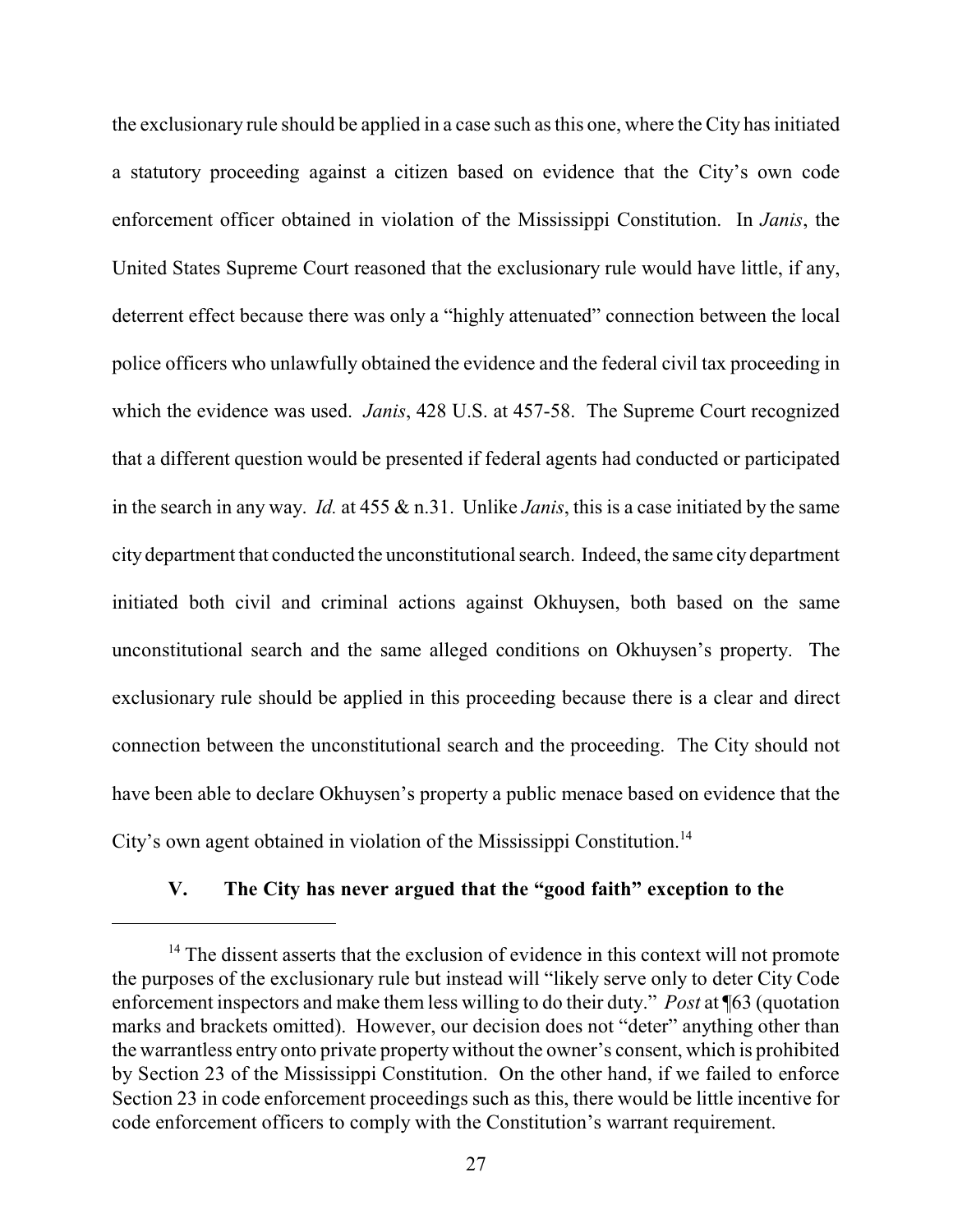## **exclusionary rule applies, so we do not address the issue.**

¶46. The dissent also asserts that the "good faith" exception to the exclusionaryrule applies and justifies the Board's decision in this case.<sup>15</sup> However, the City has never mentioned the good faith exception—either in the circuit court or in its principal brief or supplemental brief in this Court. Rather, the City has argued only that the exclusionary rule does not apply because this is a civil case.<sup>16</sup> As noted above, we ordinarily decline to address issues that the parties themselves have not raised or briefed. *See supra* ¶33 & n.8. There is no reason for us to depart from that rule here. Indeed, in this case, there are good reasons to apply our rule against raising and deciding issues sua sponte. In *Eaddy v. State*, 63 So. 3d 1209 (Miss. 2011), our Supreme Court stated that it had "no duty to address . . . the good-faith exception" because "the State's brief [did] not address [the] Court's precedent on that exception." *Id.* at 1214-15 (¶¶21-22). A number of other courts have similarly held that the government

<sup>15</sup> In *United States v. Leon*, 468 U.S. 897, 922-23 (1984), the United States Supreme Court held that the exclusionary rule does not apply when an officer conducts a search in an objectively reasonable (i.e., "good faith") reliance on a facially valid search warrant issued by a neutral magistrate, even if the warrant is later found to be invalid. The Mississippi Supreme Court subsequently adopted "the *Leon* good faith exception." *White v. State*, 842 So. 2d 565, 572 (¶¶19-20) (Miss. 2003) (holding that the exception applied to evidence obtained by an officer who relied in good faith on a telephonic search warrant that was later declared invalid).

 $16$ <sup>16</sup> The dissent asserts that "the City essentially asserted in its supplemental brief that such an exception should apply by pointing out that Lyles's conduct was authorized by the applicable ordinances . . . ." *Post* at n.22. We respectfully disagree. Although the City quoted an ordinance that contains the phrase "good faith," the City has never mentioned the good faith exception to the exclusionary rule nor discussed any relevant caselaw applying that exception to the exclusionary rule.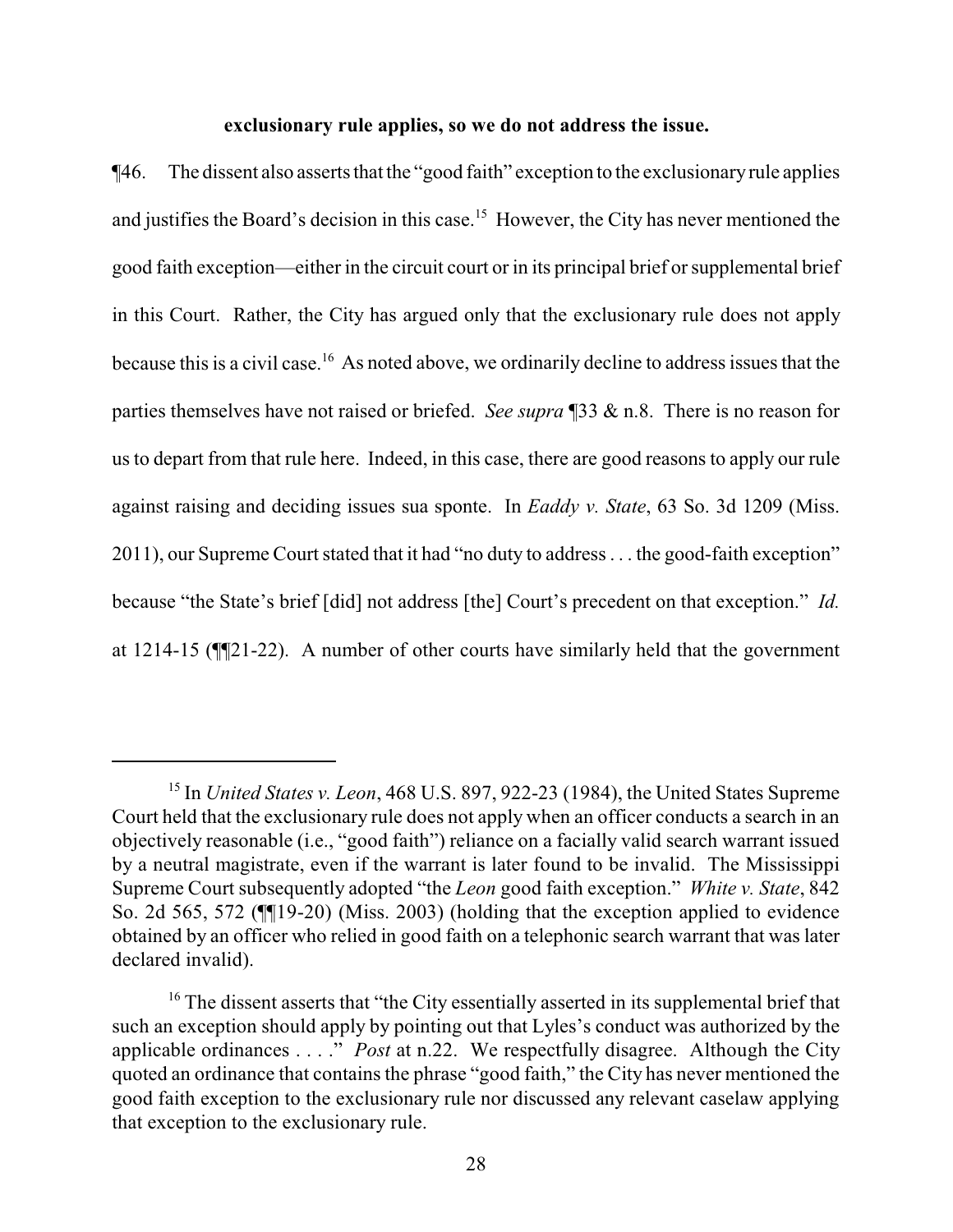waives the good faith exception when it fails to raise and brief the issue.<sup>17</sup> As the Nebraska Supreme Court put it, "requiring the State to raise the good faith issue at the appellate level does not place an onerous burden on the State," and "the State's failure to present the good faith theory deprives [the opposing party] of the opportunity to respond." *Tompkins*, 723 N.W.2d at 349. Moreover, it is unclear how the good faith exception would apply in this case,<sup>18</sup> and neither party has had the opportunity to address the issue because the City did not raise it. For these reasons, we decline to address the potential applicability of the good faith exception to a situation such as this.

# **VI. The Board's decision declaring Okhuysen's property a public menace must be reversed and rendered.**

¶47. The Board's decision to declare Okhuysen's property a public menace was based on evidence (photographs) obtained by the City in violation of Okhuysen's rights under Section 23 of the Mississippi Constitution. The City should not have been able to use that evidence against Okhuysen in this civil proceeding, and therefore the Board's decision declaring Okhuysen's property a public menace cannot stand.

## **CONCLUSION**

¶48. Article 3, Section 23 of the Mississippi Constitution protects the entirety of

<sup>17</sup> *See, e.g.*, *United States v. Lara*, 815 F.3d 605, 612-13 (9th Cir. 2016); *United States v. Wurie*, 728 F.3d 1, 13-14 (1st Cir. 2013); *United States v. Ford*, 184 F.3d 566, 578 n.3 (6th Cir. 1999); *State v. Tompkins*, 723 N.W.2d 344, 347-49 (Neb. 2006); *State v. Hicks*, 147 P.3d 1076, 1089 (Kan. 2006).

<sup>&</sup>lt;sup>18</sup> *See Eaddy*, 63 So. 3d at 1215 (124) (stating that the Mississippi Supreme Court's decision in "*White* does not sanction the good-faith exception where the officer is mistaken about the suspect's general right to be free from unreasonable searches").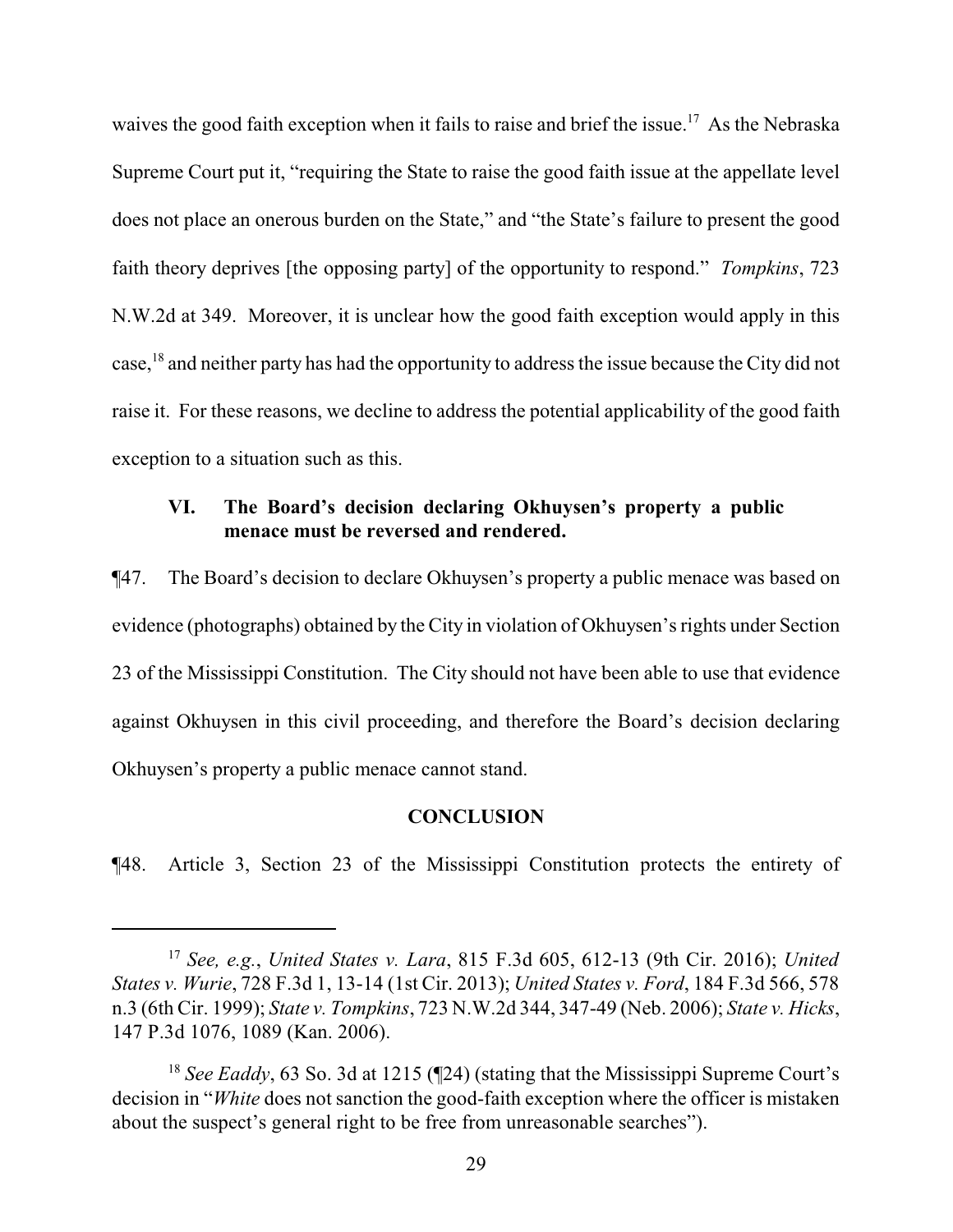Okhuysen's property, not just the house and curtilage. *Arnett*, 532 So. 2d at 1010. Post-*Arnett*, the Mississippi Supreme Court has not altered or overruled any of its prior precedents under Section 23. Therefore, we are bound to hold that the warrantless search of Okhuysen's property without his consent violated Section 23. We also hold that Section 23 applies to administrative searches such as the inspection conducted by the code enforcement officer in this case. *Crook*, 168 So. 3d at 935-36 (¶17). Finally, we hold that the exclusionary rule applies in a proceeding such as this. This case was initiated by the same department of the same governmental entity that conducted the unconstitutional search. Thus, there is a direct connection between the unconstitutional search and the attempted use of the evidence. Moreover, although this proceeding is civil in nature, the statute under which it is brought authorizes the City to assess a penalty, and the City also initiated parallel criminal proceedings based on the same search. Under these circumstances, we hold that the Citymay not use evidence that it obtained from the unconstitutional search. Without the unconstitutionally obtained evidence, the decision of the Board of Alderman declaring Okhuysen's property a public menace under Mississippi Code Annotated section 21-19-11 cannot stand. Accordingly, the judgment of the circuit court and the decision of the Board must be reversed and rendered in favor of Okhuysen.

¶49. Our holdings in this case should not impose any significant burden on cities. A city may enforce its ordinances or initiate proceedings under section 21-19-11 based on any conditions on a property that can be observed from a public street or from the property of an adjacent landowner who has given consent. *Cf., e.g.*, *Hartfield v. State*, 209 Miss. 787, 793,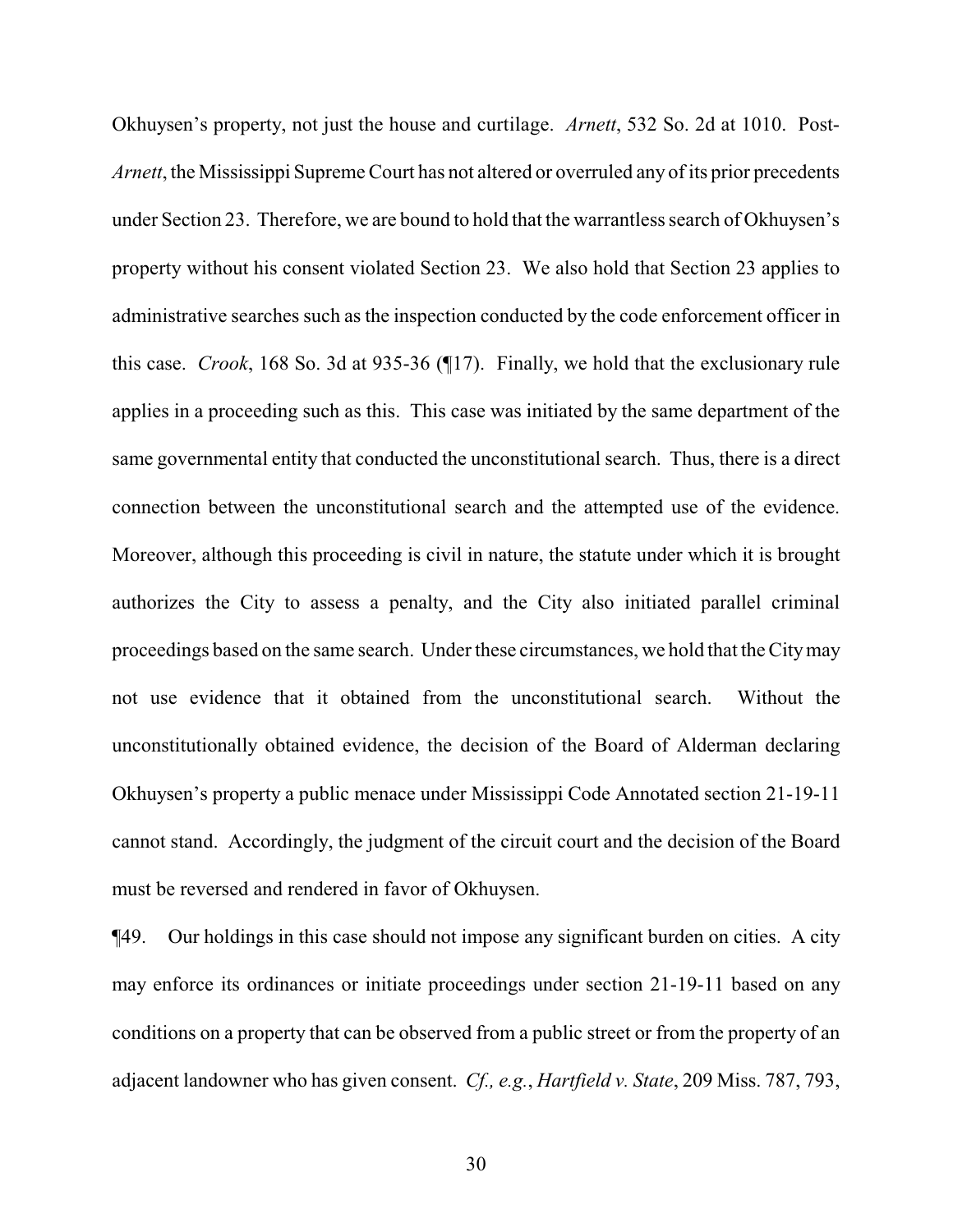48 So. 2d 507, 508-09 (1950) (explaining that an officer does not violate Section 23 simply by making observations from "a place he has a right to be—such as a public place"). In addition, "most citizens [will] allow inspections of their property without a warrant." *Camara*, 387 U.S. at 539. If consent is refused, a warrant may be obtained by showing that a search is part of a routine "area inspection" defined by "reasonable legislative or administrative standards." *Crook*, 168 So. 3d at 936 (¶18) (quoting *Camara*, 387 U.S. at 538). Alternatively, a warrant may be obtained "upon a showing . . . that probable cause exists to believe that a zoning violation will be discovered upon inspection of the premises." *Town of Bozrah v. Chmurynski*, 36 A.3d 210, 215 (Conn. 2012) (discussing the showing required for a warrant when "the proposed search is not part of a periodic or area inspection program"). In any event, this is not a new requirement, as both *Camara* and *Crook* previously established that a warrant is required for an administrative search. *Camara*, 387 U.S. at 534; *Crook*, 168 So. 3d at 935-36 (¶17). The search in this case was conducted without a warrant, and therefore the Board's decision and the judgment of the circuit court must be reversed and rendered.

## ¶50. **REVERSED AND RENDERED.**

# **GREENLEE, WESTBROOKS, McDONALD, LAWRENCE, McCARTY, SMITH AND EMFINGER, JJ., CONCUR. CARLTON, P.J., DISSENTS WITH SEPARATE WRITTEN OPINION. BARNES, C.J., NOT PARTICIPATING.**

# **CARLTON, P.J., DISSENTING:**

¶51. I dissent because I find no error in the Board's relying on the evidence obtained by CityCode Inspector Lyles in adjudicating Okhuysen's property to be a "menace to the public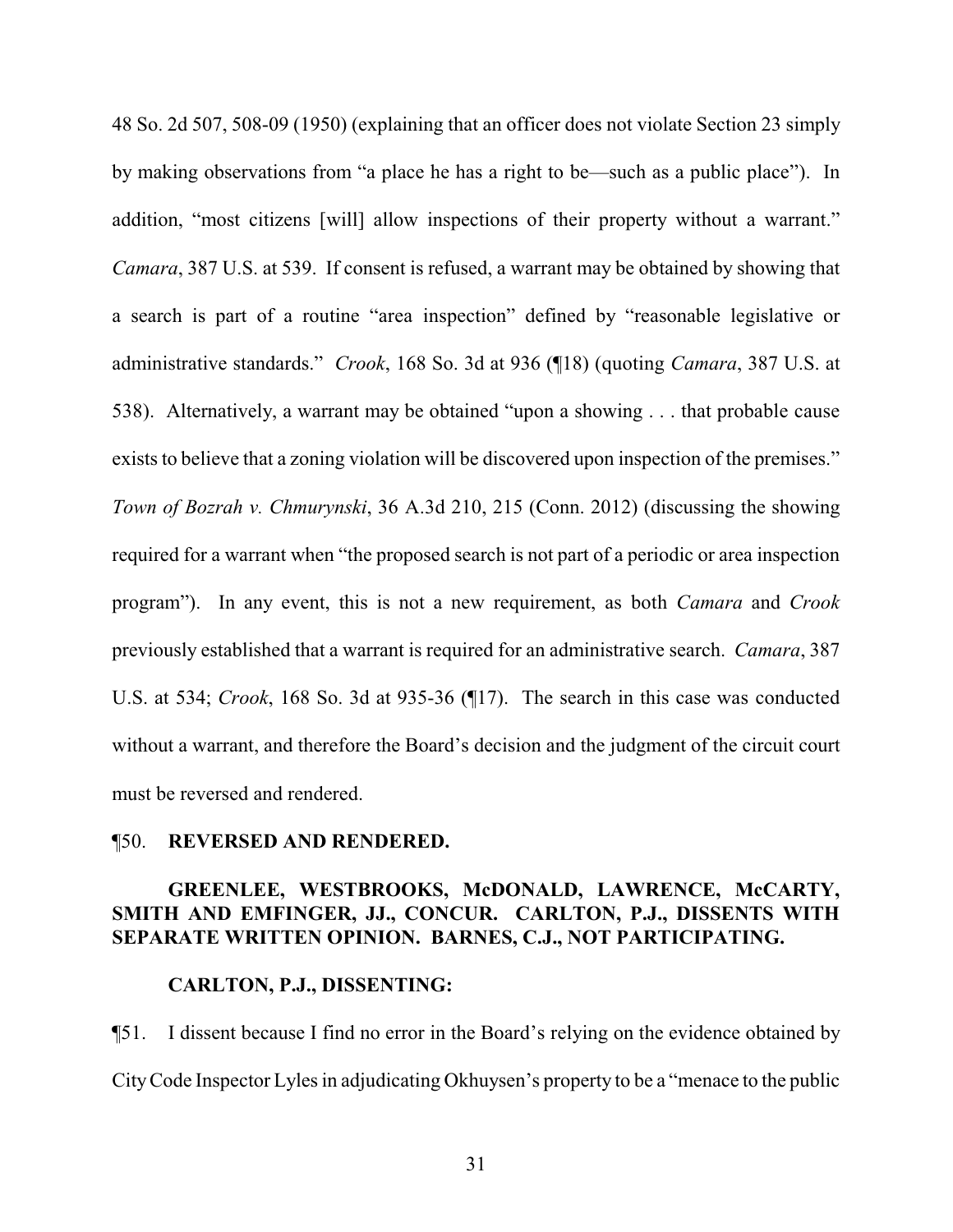health, safety and welfare of the community." Miss. Code Ann. § 21-19-11(1) (Supp. 2018). As the majority acknowledges, a municipality's decision will not be reversed by this Court "unless [the municipality's] decision is arbitrary, capricious, discriminatory, or is illegal, or without a substantial evidentiary basis." *Baymeadows LLC v. City of Ridgeland*, 131 So. 3d 1156, 1159 (¶10) (Miss. 2014). In accordance with this standard of review, I find that the City had substantial evidence before it in support of its determination. I would therefore affirm the circuit court's order affirming the Board's decision and dismissing Okhuysen's appeal. $19$ 

¶52. The majority finds that the Board's decision "must be set aside because it was based on evidence obtained in violation of Section 23 of the [Mississippi] Constitution." Maj. Op. at ¶15. I respectfully dissent. As detailed below, I find that the evidence Lyles obtained should not be subject to the exclusionary rule in this civil proceeding. Further, even if it were, the evidence should be excepted from the exclusionary rule under the circumstances present here.

¶53. The purpose of section 21-19-11 is to protect the community from property "in such a state of uncleanliness as to be a menace to the public health, safety[,] and welfare of the community" and to provide a means for cleaning up the property. Miss. Code Ann. § 21-19-11. The statute is enforced through a civil proceeding, and the costs allowed by the statute become either a "civil debt" or "tax lien" against the property. *Id.* The statute imposes no criminal sanctions.

<sup>&</sup>lt;sup>19</sup> I find the other assignments of error Okhuysen raises on appeal are without merit.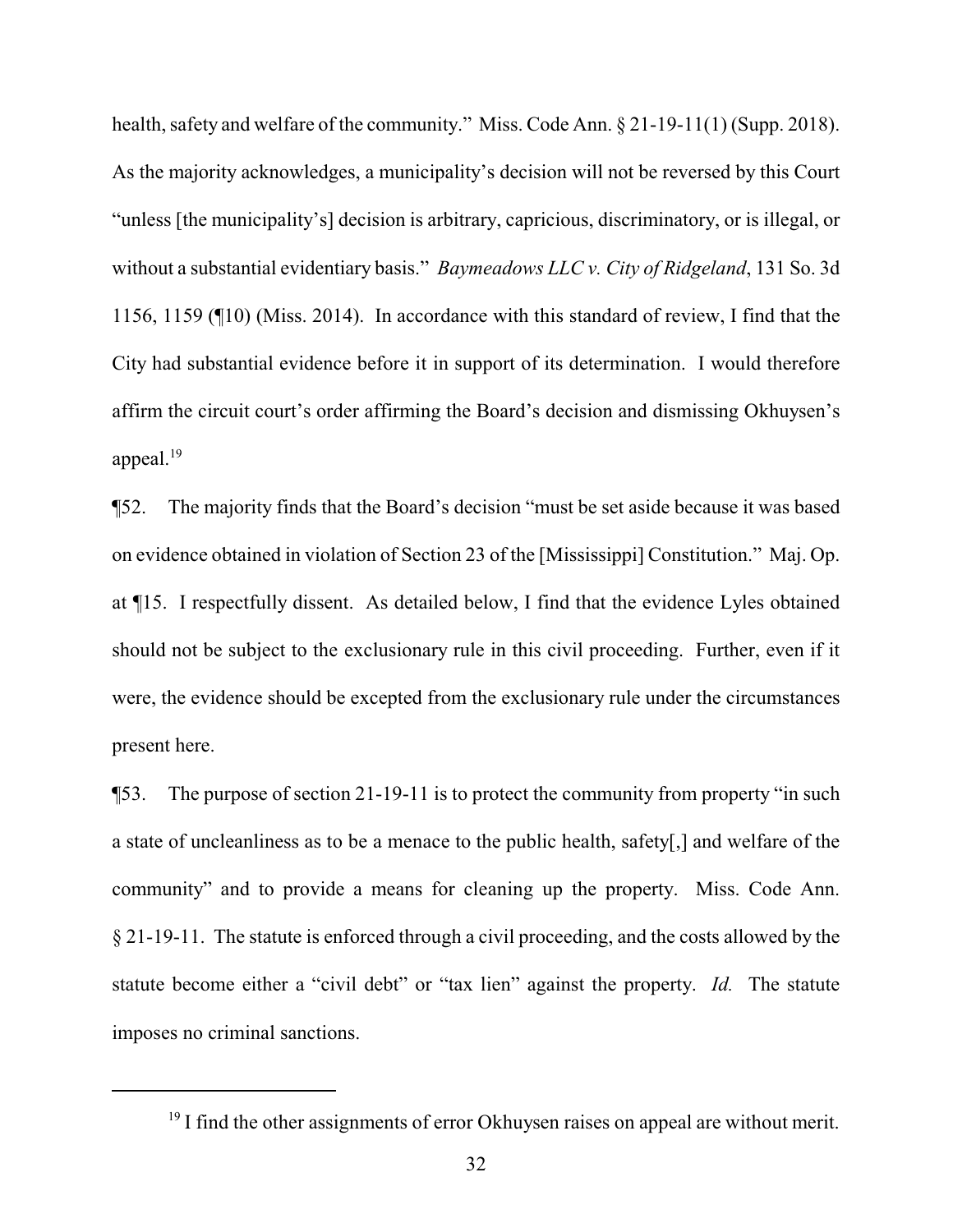¶54. Detailed city ordinances have been promulgated relating to nuisance abatement, including the investigation and clean-up of property as described in section 21-19-11. City Code section 54-75 specifically "authoriz[es] and empower[s]" code enforcement inspectors "to identify violations of this division," and, as the majority recognizes, "section 54-107 authorizes a code enforcement officer to 'enter upon private property . . . to examine vehicles' in order to enforce Code provisions related to junk vehicles." Maj. Op. at ¶26. Additionally, City Code section 54-74 provides that an inspector "shall be immune from prosecution, civil or criminal, for reasonable, good faith trespass upon property while in the discharge of duties" under the nuisance provisions.

¶55. As a resident and property owner in the City of Starkville, Okhuysen is charged with the knowledge of section 21-19-11, the City ordinances, and what constitutes a violation. *See Garrison v. State*, 950 So. 2d 990, 993 (¶7) (Miss. 2006) ("It is a familiar rule that ignorance of the law excuses no one, or that every person is charged with knowledge of the law."). And in this case, the Code violations Lyles initially went to look at and inspect appear from the photographs in the record to be open, obvious, and in plain view from outside the unfenced property (particularly in the late fall and winter prior to the photos being taken in January 2019)—namely, an abandoned truck, junk, scrap metal, and construction materials scattered around the property with overgrown vegetation.

¶56. I recognize that Okhuysen asserts that the junk could not be seen from outside the property and that his lawyer made this representation at the hearing before the Board. But neither Okhuysen, nor any neighbor, testified at the hearing, and the arguments of counsel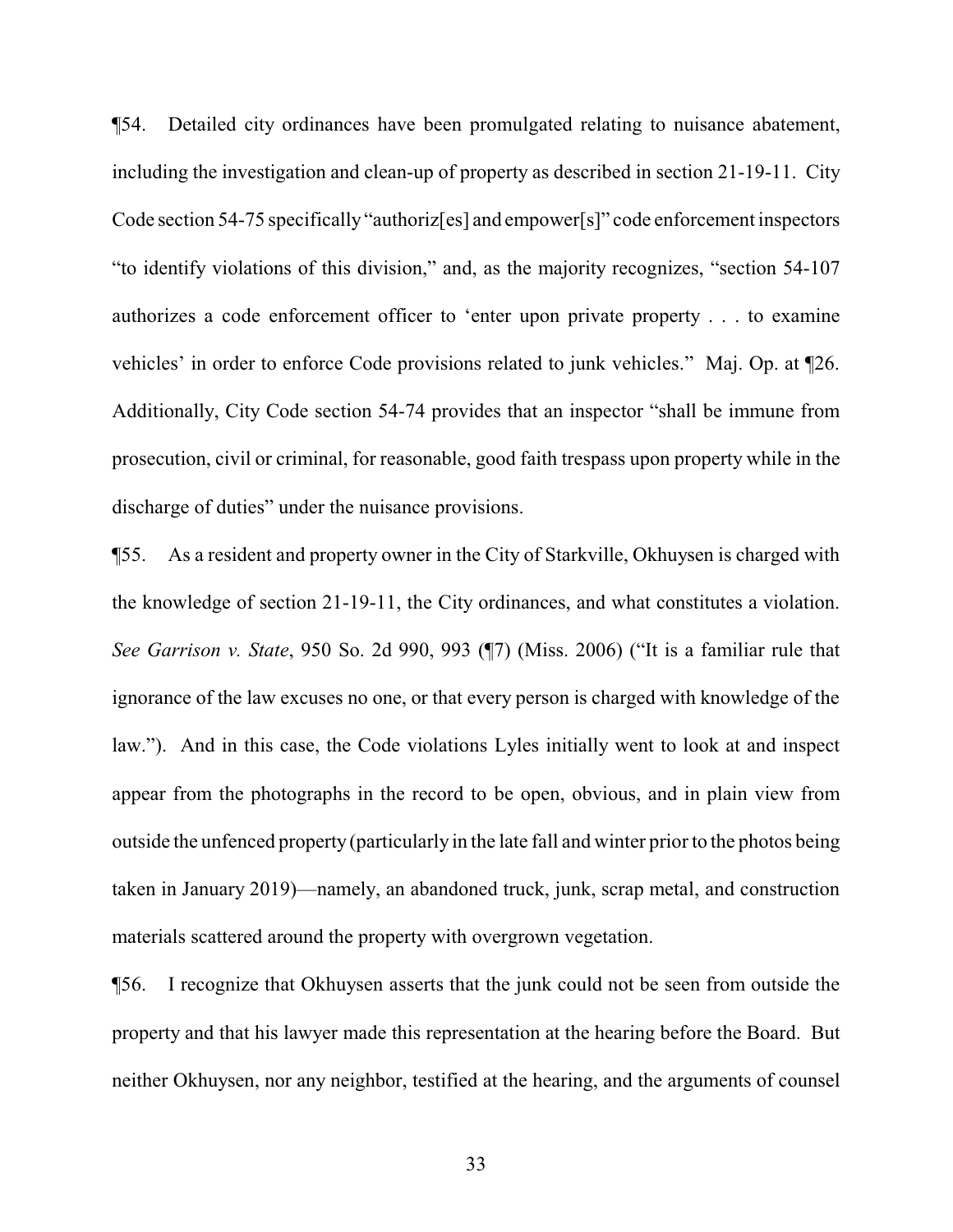are just that—arguments, not evidence. *Long v. Vitkauskas*, 287 So. 3d 171, 178 (¶31) (Miss. 2019) (stating that "argument of counsel does not suffice as evidence when facts are at issue"); *Massey v. Oasis Health & Rehab of Yazoo City LLC*, 269 So. 3d 1242, 1255 (¶35) (Miss. Ct. App. 2018) ("[A]rguments of counsel are not evidence." (quoting *One 1970 Mercury Cougar v. Tunica County*, 115 So. 3d 792, 796 (¶20) (Miss. 2013))). And contrary to the majority's assertion that the City "did not dispute counsel's representations or offer contrary evidence" on this point, Maj. Op. at ¶35, I find that the opposite is true. Namely, the photographs in the record speak for themselves and show a clear line of sight from outside the property into the unfenced property (and the junk on the property) during the late fall and winter when there is little understory or other foliage that may otherwise make it less visible in spring or summer. Okhuysen offered no evidence to rebut this evidence, nor did the Board express any agreement with the representations made by Okhuysen's counsel. Rather, the Board based its decision on the record, which included the photographs. In sum, the Board had substantial evidence before it to support its determination that Okhuysen's property was in violation of section 21-19-11.

¶57. In reviewing these circumstances, I find that the evidence Lyles obtained should not be subject to the exclusionary rule in this civil proceeding. In *Hughes v. Tupelo Oil Co.*, 510 So. 2d 502, 505 (Miss. 1987), the Mississippi Supreme Court found that the exclusionary rule did not apply to exclude improperly obtained evidence in a civil proceeding. In so holding, the supreme court explicitly stated, "We make no determination of the admissibility of evidence obtained through the wrongful acts of the party seeking its admission[.]" *Id.* To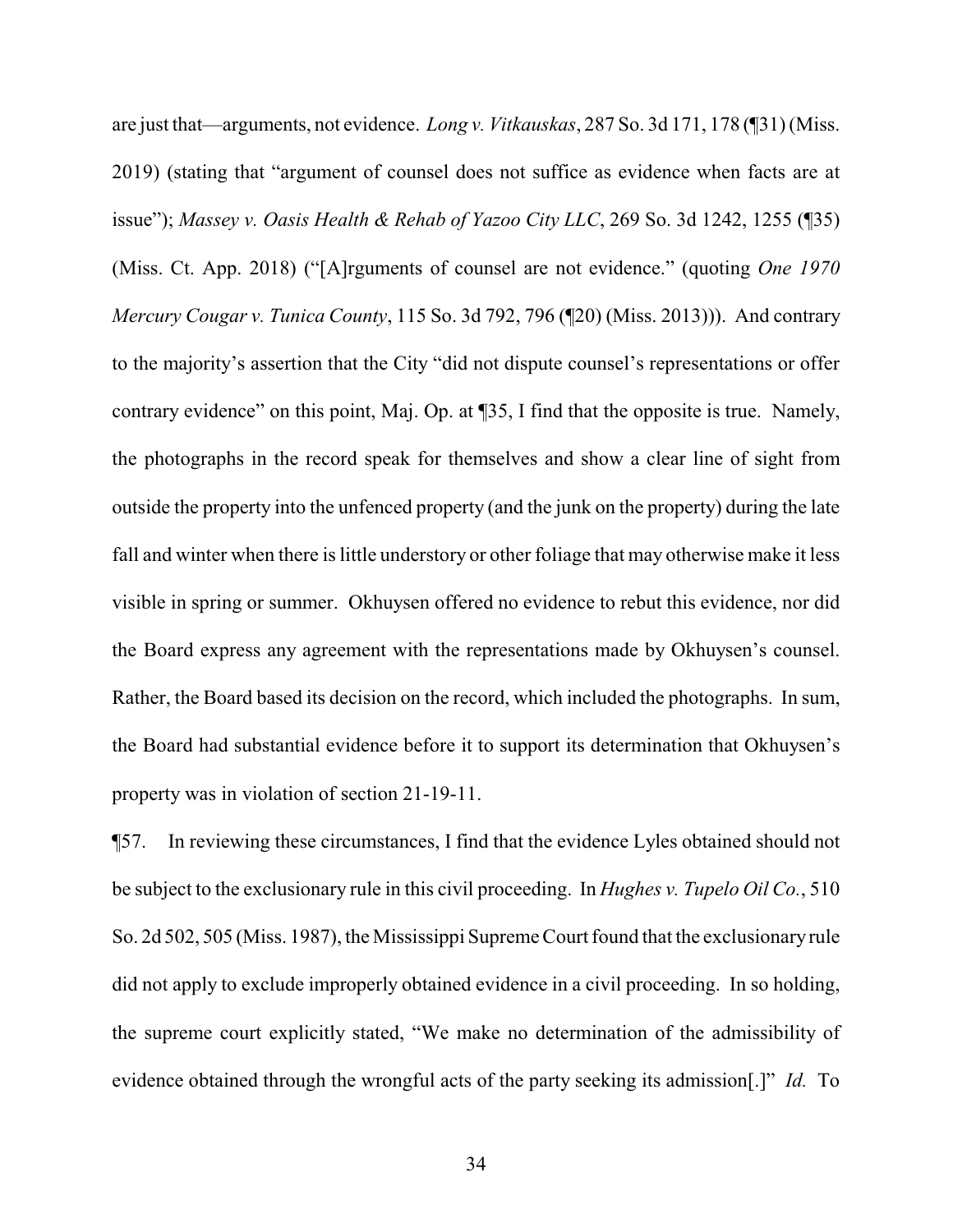date, the supreme court has not spoken on this precise issue.

¶58. To be sure, in *Accu-Fab & Construction Inc. v. Ladner ex rel. Ladner*, 970 So. 2d 1276 (Miss. Ct. App. 2000), involving a civil wrongful-death action, this Court addressed the question left open by the supreme court, namely, the admissibility of evidence in a civil proceeding purportedly obtained by "the wrongful acts of the party seeking its admission." *Id.* at 1283-84 (¶¶23-24) (citing *Hughes*, 510 So. 2d at 505). The Court affirmed the trial court's excluding drug-test evidence as inadmissible based upon its finding that the parties seeking its admission were without "authority to draw samples . . . [or] to order samples drawn of bodily fluids from the decedent for testing purposes." *Id.* at 1284 (¶24).

¶59. The supreme court granted certiorari and affirmed this Court's decision, but the supreme court did not address whether the exclusionary rule applied to the evidence acquired based upon the purported "wrongful acts" of the parties seeking its admission. *Accu-Fab & Const. Inc. v. Ladner*, 778 So. 2d 766, 771-72 (¶¶22-25) (Miss. 2001), *overruled on other grounds by Mack Trucks Inc. v. Tackett*, 841 So. 2d 1107, 1115 (¶28) (Miss. 2003). Rather, the supreme court affirmed the exclusion of the drug-test results on other grounds. *Id.* Thus, no supreme court decision has applied the exclusionary rule in a civil proceeding, and I find no basis for doing so here.

¶60. But even if the exclusionary rule were applicable in civil proceedings based upon the "wrongful acts of the party seeking its admission[,]" I find no "wrongful acts" on Lyles's part in obtaining the evidence at issue in this case. Applying the "plain view" doctrine by analogy and the "good faith" exception to the exclusionary rule to the instant case illustrates my point.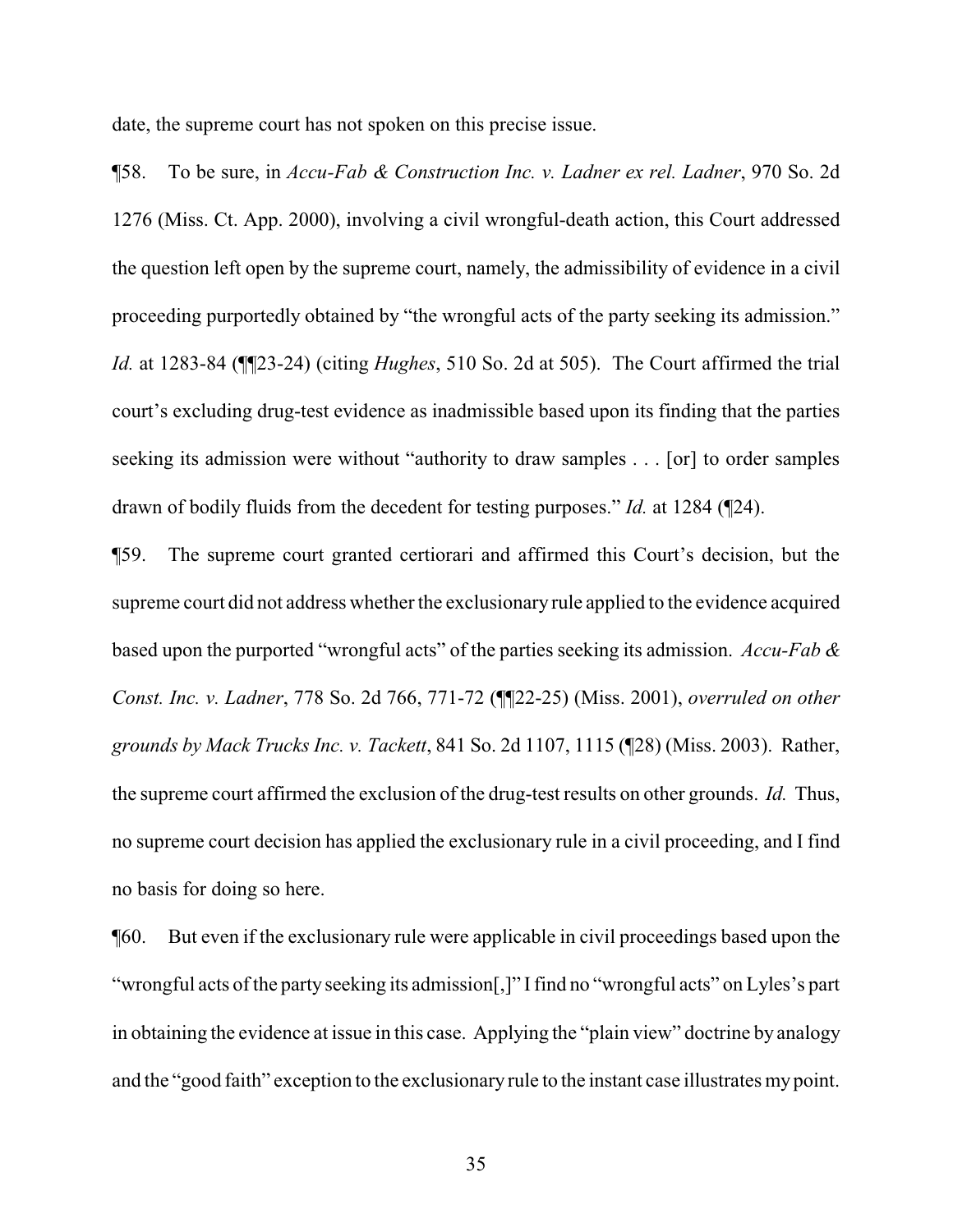¶61. The "plain view" doctrine is an exception to the warrant requirement and provides that an officer may "seize an object in plain view if the officer can see it from a place he has a lawful right to be, the object's 'incriminating character is readily apparent[,] and the officer has a lawful right of access to the evidence.'" *Hoskins v. State*, 172 So. 3d 1242, 1248 (¶12) (Miss. Ct. App. 2015) (quoting *McKee v. State*, 878 So. 2d 232, 236 (¶9) (Miss. Ct. App. 2004)). As addressed above, the City Code enforcement inspector obtained the subject photos of objects that were in "plain view" from outside Okhuysen's property, and the "incriminating character" of the abandoned truck, junk, scrap metal, and construction materials on Okhuysen's unfenced property was "readily apparent" from outside the property. ¶62. As to the third prong of the "plain view" test—the inspector's "lawful right of access" to the evidence—I find that the "good faith" exception to the exclusionary rule applies. As an initial matter, no Mississippi case has found unconstitutional a warrantless inspection in a "purely civil" proceeding<sup>20</sup> such as this one, especially when the evidence at issue and its incriminating nature were in plain view from outside the defendant's property.<sup>21</sup> As such,

<sup>20</sup> *See* Miss. Att'y Gen. Op., 2004-0173, 2004 WL 1638727, *Miller*, at \*1 (June 4, 2004) ("The procedures set out in Section 21-19-11 are purely civil.").

<sup>21</sup> In *Davidson v. State*, 240 So. 2d 463, 463-64 (Miss. 1970), for example, the defendant was convicted of receiving stolen property, namely, a tractor. The game warden spotted a tractor on the defendant's property, entered the property *to inspect the tractor's serial number* (i.e., the serial number was not visible without the game warden entering the defendant's property), and a warrant was issued to search the defendant's headquarters based on that serial number. *Id.* The supreme court found that under these circumstances (not present in the instant case), the game warden committed a trespass when he went upon the defendant's land and obtained the tractor's serial number, and thus, the ensuing search was also illegal. *Id.* at 464. *Crook v. City of Madison*, 168 So. 3d 930 (Miss. 2015), concerned the defendant's criminal convictions under the Rental Inspection and PropertyLicensing Act (RIPLA), *id.* at 931 (¶1), and RIPLA's lack of a valid warrant provision. *Id.* at 940 (¶30).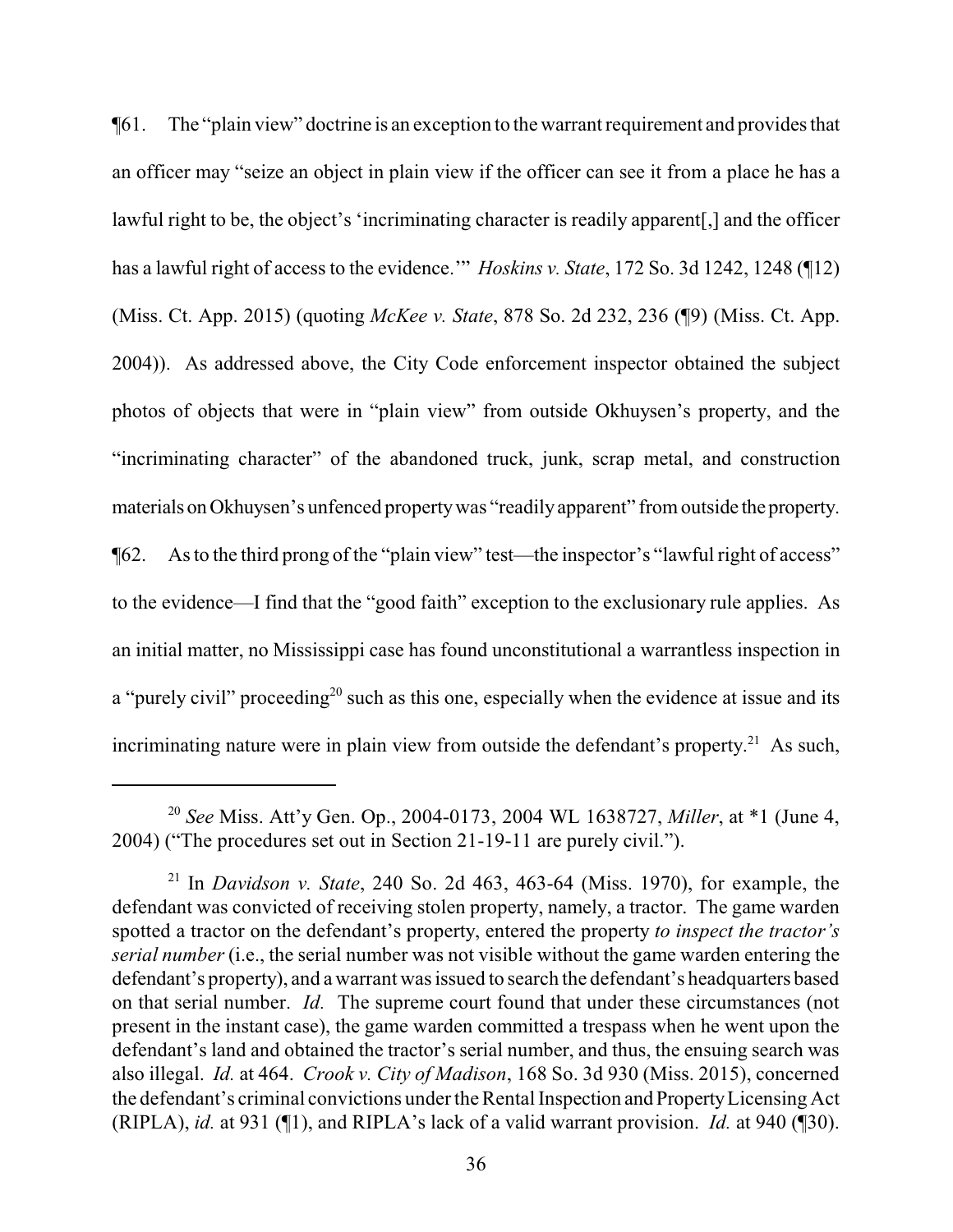Lyles had no reason to know his entry onto Okhuysen's property in such a situation could constitute a trespass. This is particularly true because Lyles entered Okhuysen's property to obtain the photographs "acting in objectively reasonable reliance" on the ordinances authorizing him to do so. *See White v. State*, 842 So. 2d 565, 571 (¶15) (Miss. 2003) (quoting *United States v. Russell*, 960 F.2d 421, 423 (5th Cir. 1992)).

¶63. In short, I find that Lyles's conduct was not "wrongful." On the contrary, the offending junk on Okhuysen's property was in plain view and Lyles entered Okhuysen's property as authorized by the City ordinances allowing him to do so under the defined and limited circumstances present here. Lyles entered Okhuysen's property in order to enforce a statute that was enacted to protect the "public health, safety and welfare of the community," Miss. Code Ann. § 21-19-11, and Okhuysen is charged with the knowledge of the applicable law and what constitutes a violation.<sup>22</sup> I find that to exclude the evidence under these circumstances "will not further the ends of the exclusionary rule in any appreciable way," *White*, 842 So. 2d at 571 (¶14) (quoting *United States v. Leon*, 468 U.S. 897, 920 (1984)), but instead would likely serve only to deter City Code enforcement inspectors and "make

The supreme court held that RIPLA's inspection provisions were unconstitutional, recognizing that "although RIPLA has a warrant provision, that provision allows a warrant to be obtained 'by the terms of the Rental License, lease, or rental agreement,' which is a standard less than probable cause." *Id.* at 932 (¶2). These circumstances are not present in the instant case.

 $22$  The majority declines to address the "good faith" exception to the exclusionary rule because the City did not raise it. Maj. Op. at ¶46. But the City essentially asserted in its supplemental appellate brief that such an exception should apply by pointing out that Lyles's conduct was authorized by the applicable ordinances and provided Lyles with immunity from "prosecution, civil or criminal, for reasonable, good faith trespass upon propertywhile in the discharge of duties" under the nuisance provisions of City Code section 54-74.